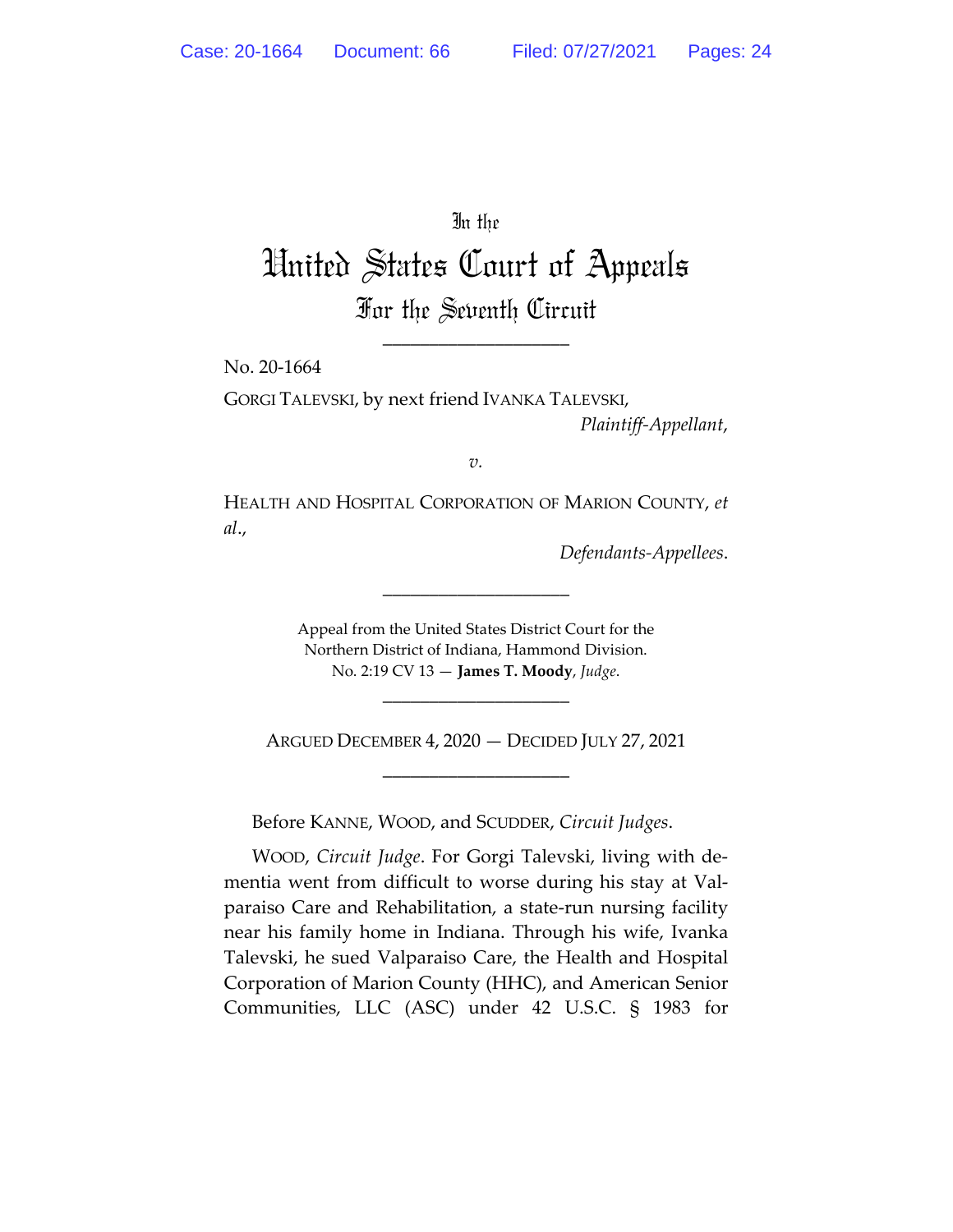violations of the Federal Nursing Home Reform Act (FNHRA), see 42 U.S.C. § 1396r *et seq*. (We refer to the defendants collectively as Valparaiso Care unless the context requires otherwise.) The district court dismissed the action for failure to state a claim on which relief can be granted, based on its finding that FNHRA does not provide a private right of action that may be redressed under 42 U.S.C. § 1983.

This is a difficult area of law, no doubt, and we appreciate the careful attention that both this district court and several others within our circuit have given to this issue. See *Terry v. Health & Hospital Corporation*, 2012 U.S. Dist. LEXIS 43702 (S.D. Ind. Mar. 29, 2012); *Schwerdtfeger v. Alden Long Grove Rehab. & Health Care Ctr., Inc.*, No. 13 C 8316, 2014 WL 1884471 (N.D. Ill. May 12, 2014); *Fiers v. La Crosse County*, 132 F. Supp. 3d 1111 (W.D. Wis. 2015). We conclude, however, in keeping with the views of two of our sister circuits, that the court erred. See *Grammer v. John J. Kane Reg'l Centers-Glen Hazel*, 570 F.3d 520 (3d Cir. 2009); *Anderson v. Ghaly*, 930 F.3d 1066 (9th Cir. 2019); see generally *Maine v. Thiboutot*, 448 U.S. 1, 4 (1980) ("[T]he [section] 1983 remedy broadly encompasses violations of federal statutory as well as constitutional law."). We therefore reverse and remand for further proceedings.

**I**

FNHRA establishes the minimum standards of care to which nursing-home facilities must adhere in order to receive federal funds in the Medicaid program, 42 U.S.C. § 1396 *et seq*. In addition to specifying rules for the facilities, it also includes "[r]equirements relating to residents' rights." *Id.* §§ 1395i-3(c); 1396r(c). This case involves two of those rights: the right to be free from chemical restraints imposed for purposes of discipline or convenience rather than treatment, see *id.* §§ 1395i-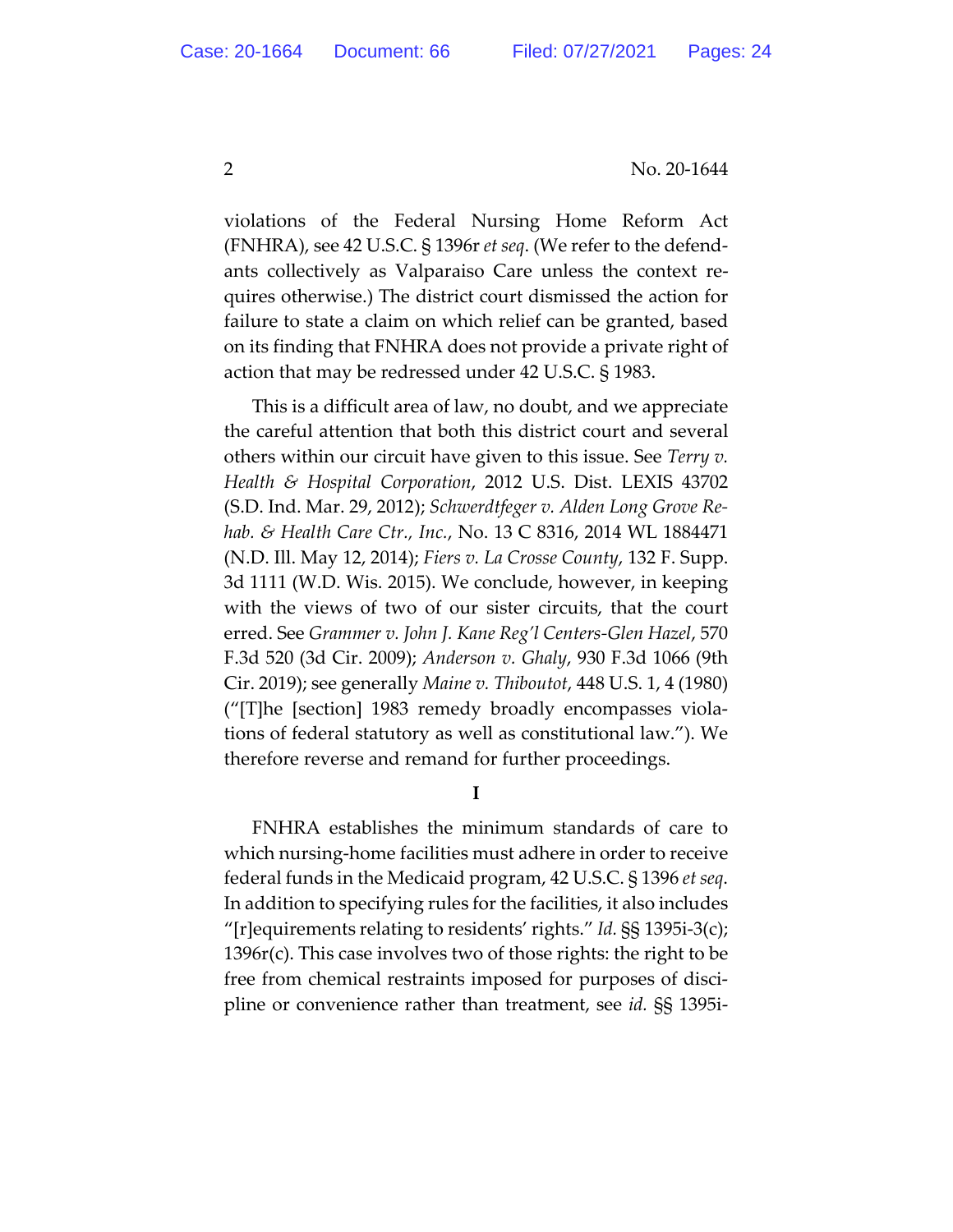$3(c)(1)(A)(ii)$ ; 1396 $r(c)(1)(A)(ii)$ ; and the right not to be transferred or discharged unless certain criteria are met, see *id.* §§ 1395i-3(c)(2)(A), 1396r(c)(2)(A).

The Medicaid program "allows states to provide federally subsidized medical assistance to low-income individuals and families." *Bontrager v. Ind. Fam. & Soc. Servs. Admin.*, 697 F.3d 604, 605 (7th Cir. 2012); see 42 U.S.C. § 1396-1. Among other services, "medical assistance" includes treatment at nursinghome facilities. 42 U.S.C. § 1396d(a). In return for federal funding, participating states must comply with the program's statutory and regulatory requirements, including FNHRA. *Bontrager*, 697 F.3d at 606.

FNHRA was enacted pursuant to Congress's Spending Clause powers as part of the Omnibus Budget Reconciliation Act of 1987, codified at 42 U.S.C. §§ 1395i-3; 1396r. (The two sections are identical, and so from this point we will cite only to section 1396r.) It outlines several ways in which government-certified nursing facilities must avoid sub-standard care. The Act provides comprehensive guidance on the regulation and operation of nursing homes. Committee on Nursing Home Regulation, Institute of Medicine, *Improving the Quality of Care in Nursing Homes*, 2-3 (1986). See, *e.g.*, 42 U.S.C. § 1396r(a) (defining nursing facility); 42 U.S.C. § 1396r(b) (provision of services, performance reviews, and training expectations); 42 U.S.C. § 1396r(c) (requirements related to residents' rights, including a list of specified rights and accompanying notice requirements); 42 U.S.C. § 1396r(d) (requirements related to the administration of nursing home facilities); 42 U.S.C. § 1396r(e) (requirements for states related to nursing facility requirements, including a state appeals process for resident transfers and discharges); 42 U.S.C. § 1396r(f)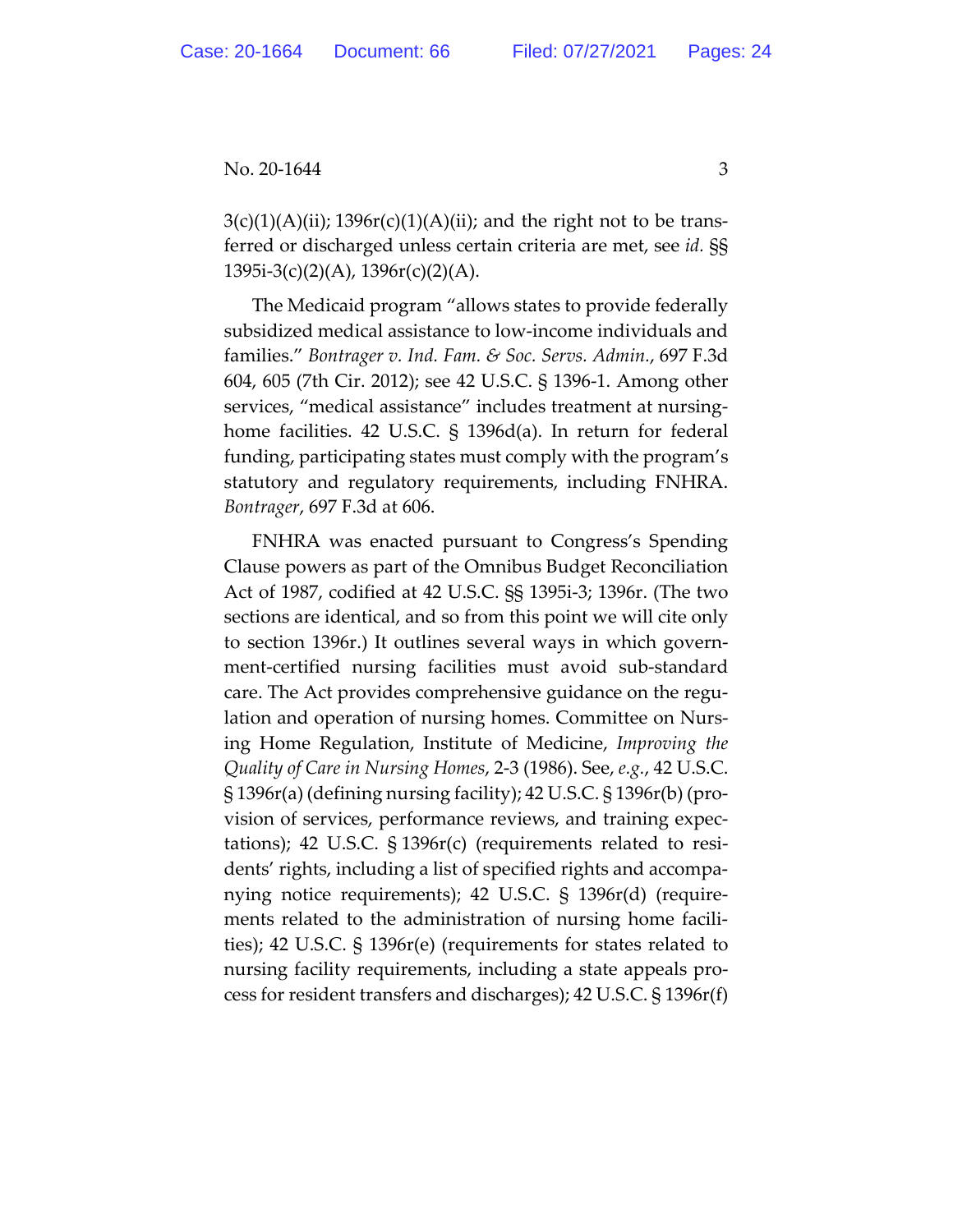(responsibilities of the Secretary of Health and Human Services related to nursing facility requirements); 42 U.S.C. § 1396r(g) (instructions for states to conduct annual compliance surveys and associated certification processes); 42 U.S.C. § 1396r(h) (an enforcement scheme that authorizes states and the Secretary to take several remedial steps for noncompliant facilities); 42 U.S.C. § 1396r(i) (instructions to the Secretary for maintenance of a "Nursing Home Compare" website for Medicare beneficiaries).

Ivanka Talevski's complaint, brought on behalf of her disabled husband, accused Valparaiso Care of failing to adhere to FNHRA's requirements in numerous respects, including the following: failure to provide Gorgi Talevski with adequate medical care; the administration of powerful and unnecessary psychotropic medications for purposes of chemical restraint, the use of which resulted in Gorgi's rapid physical and cognitive decline; the discharge and transfer of Gorgi to other facilities in Indiana without the consent of his family or guardian, and without his dentures; the refusal to fulfill an administrative law judge's order to readmit him to Valparaiso Care; and the "maint[enance of] a policy, practice, or custom, [*sic*] that failed to care for Mr. Talevski in such a manner and in such an environment as to promote maintenance or enhancement of the quality of life of each resident."

On appeal, Ivanka has abandoned all but two of these particulars. Those that remain appear in sections 1395i-3(c) and 1396r(c) of the Act, "Requirements relating to residents' rights," known as the "Residents' Bill of Rights," H.R. Rep. No. 100–391, pt. 1, at 452. Ivanka alleges that Valparaiso Care violated Gorgi's statutory right to be free from chemical restraints by over-prescribing psychotropic drugs to restrain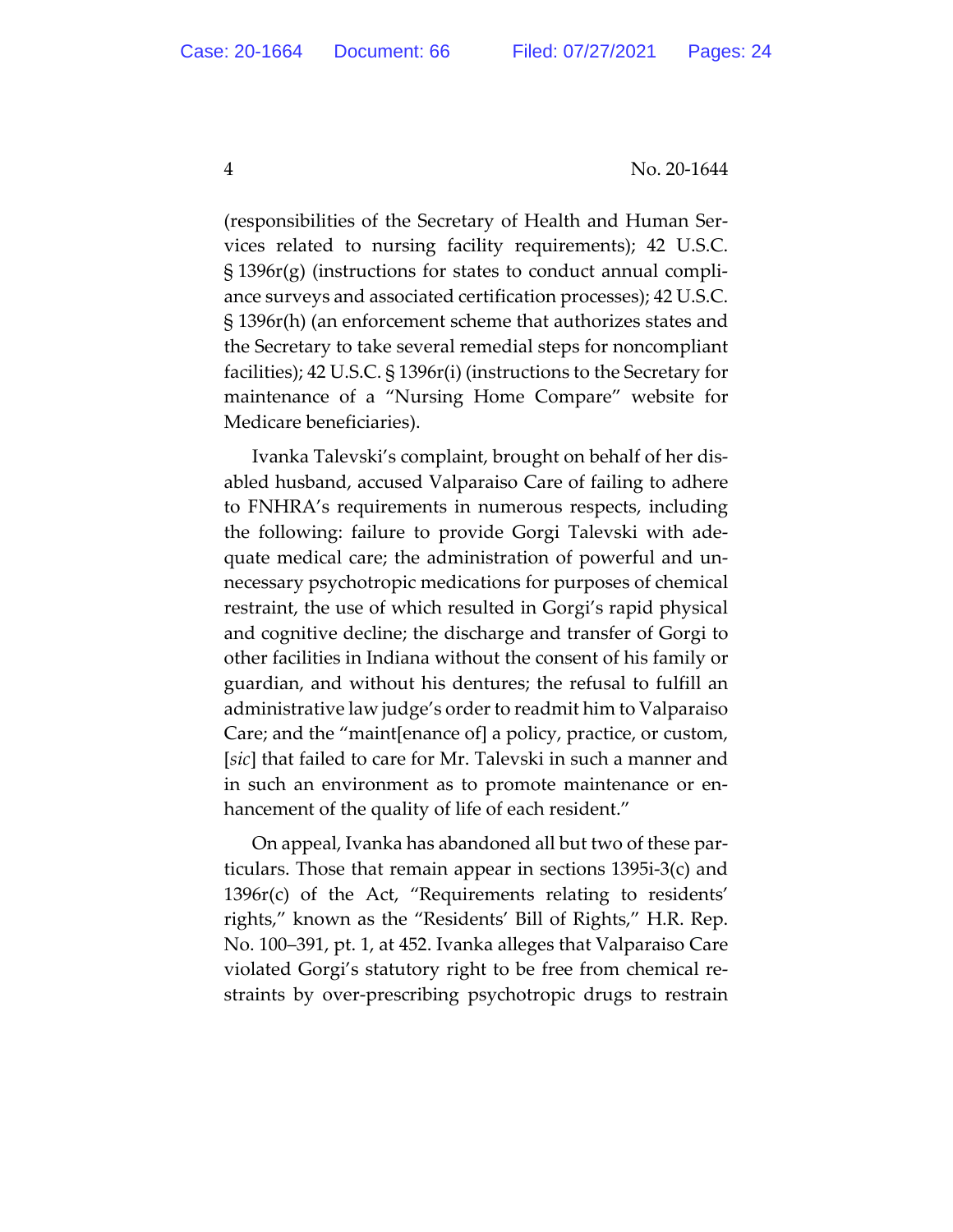### $\text{No. } 20\text{-}1644$  5

him chemically for purposes of discipline or convenience, 42 U.S.C.  $\S$  1396 $r(c)(1)(A)(ii)$ , and his rights related to residenttransfer and discharge procedures, insofar as he was deprived of his rights to remain at Valparaiso Care and to receive timely notice of a transfer or discharge, 42 U.S.C. § 1396r(c)(2). We thus limit our inquiry to those two provisions.

Section  $1396r(c)(1)(A)$  provides:

A nursing facility must protect and promote the *rights* of each resident, including each of the following *rights*: …

(ii) Free from restraints

The *right* to be free from physical or mental abuse, corporal punishment, involuntary seclusion, and any physical or chemical restraints imposed for purposes of discipline or convenience and not required to treat the resident's medical symptoms. Restraints may only be imposed--

(I) to ensure the physical safety of the resident or other residents, and

(II) only upon the written order of a physician that specifies the duration and circumstances under which the restraints are to be used (except in emergency circumstances specified by the Secretary until such an order could reasonably be obtained).

42 U.S.C. § 1396r(c)(1)(A)(ii) (emphasis added).

Section 1396r(c)(2) describes the circumstances in which a facility is permitted to transfer or discharge a resident. Facilities "must permit each resident to remain in the facility and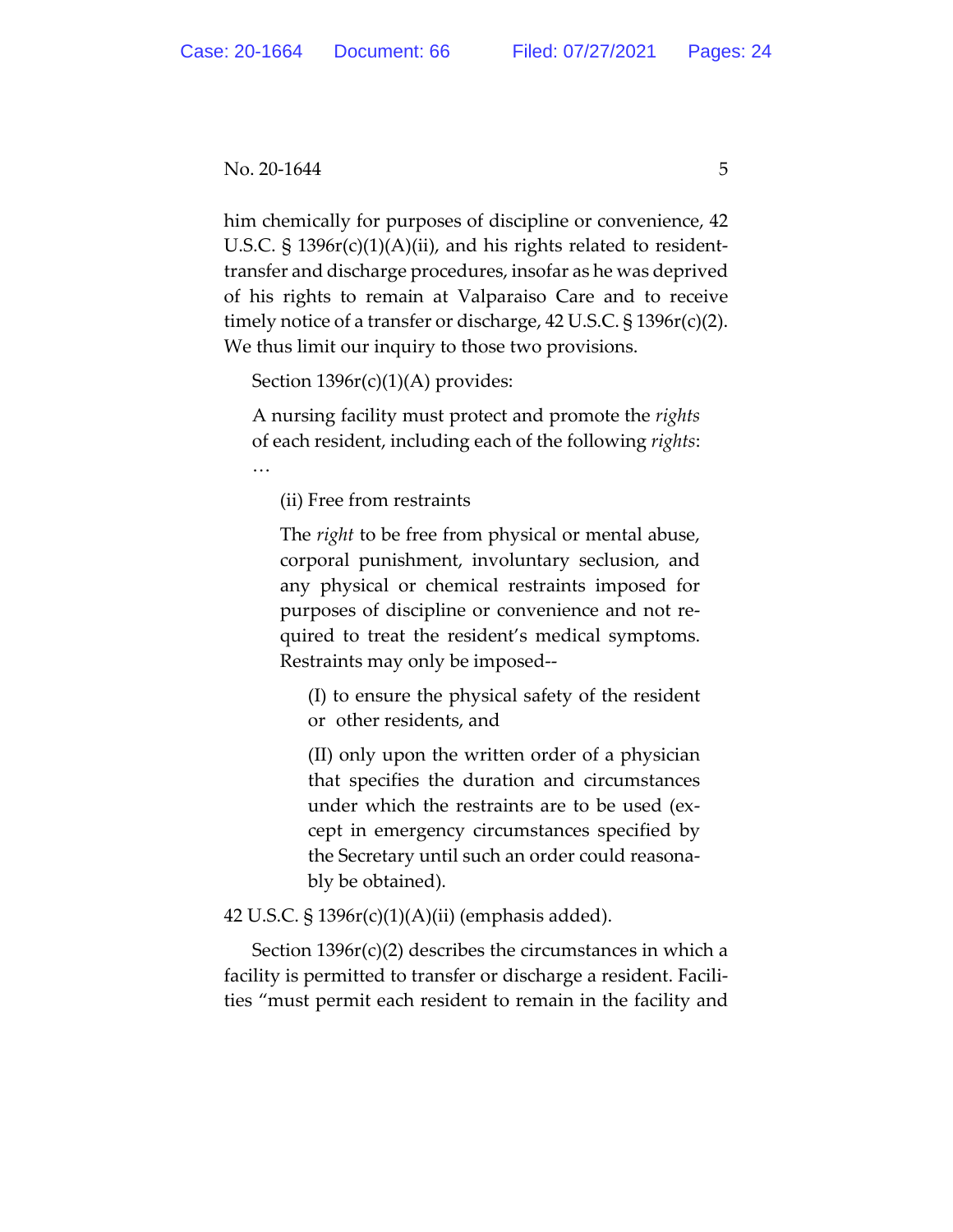must not transfer or discharge the resident from the facility unless[:]"

(i) the transfer or discharge is necessary to meet the resident's welfare and the resident's welfare cannot be met in the facility;

(ii) the transfer or discharge is appropriate because the resident's health has improved sufficiently so the resident no longer needs the services provided by the facility;

(iii) the safety of individuals in the facility is endangered;

(iv) the health of individuals in the facility would otherwise be endangered;

(v) the resident has failed, after reasonable and appropriate notice, to pay (or to have paid under this subchapter or subchapter XVIII on the resident's behalf) for a stay at the facility; or

(vi) the facility ceases to operate.

Like section  $1396r(c)(1)(A)$ , this section focuses on the residents' rights; in substance it creates a right to remain in a facility in the absence of the specified justifications. It dictates pre-transfer and pre-discharge notice requirements and clinical record documentation. 42 U.S.C.  $\S$  1396 $r(c)(2)(A)$ . As we indicated earlier, the question before us is whether sections  $1396r(c)(1)(A)(ii)$  and  $1396r(c)(2)(A)$  confer a privately enforceable right upon nursing home residents such as Talevski.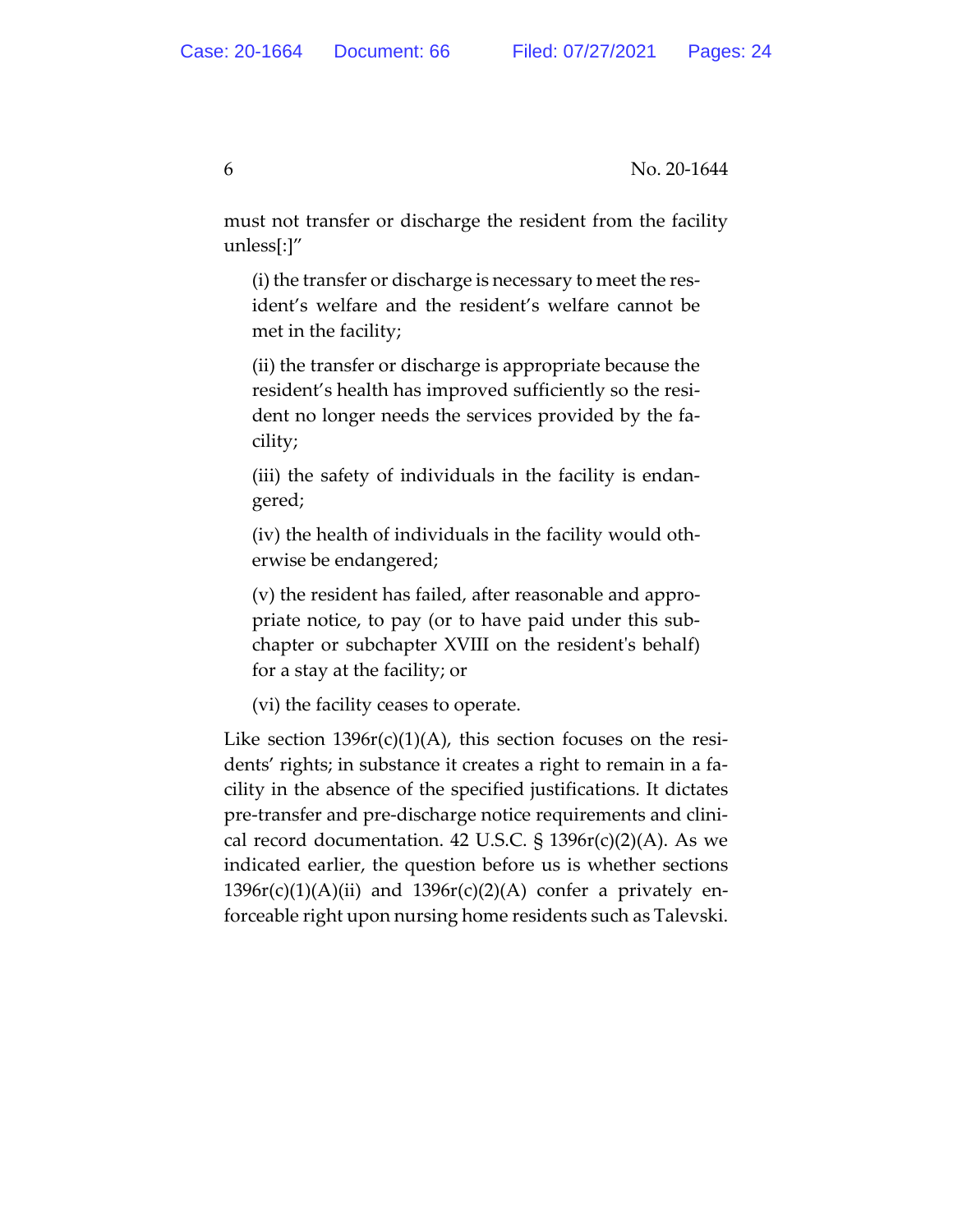# **II**

# A

Several decisions of the Supreme Court provide the starting point for our analysis. In *Blessing v. Freestone*, 520 U.S. 329 (1997), and *Gonzaga University v. Doe*, 536 U.S. 273 (2002), the Supreme Court emphasized that plaintiffs seeking redress for an alleged violation of a statute through a section 1983 action "must assert the violation of a federal *right*, not merely a violation of federal *law*." *Blessing*, 520 U.S. at 340 (emphasis in original). "Three factors help determine whether a federal statute creates private rights enforceable under § 1983." *Planned Parenthood of Ind., Inc. v. Comm'r of Indiana State Dep't Health*, 699 F.3d 962, 972 (7th Cir. 2012).

First, Congress must have intended that the provision in question benefit the plaintiff. Second, the plaintiff must demonstrate that the right assertedly protected by the statute is not so "vague and amorphous" that its enforcement would strain judicial competence. Third, the statute must unambiguously impose a binding obligation on the States. In other words, the provision giving rise to the asserted right must be couched in mandatory, rather than precatory, terms.

*Blessing*, 520 U.S. at 340–41 (cleaned up). *Gonzaga* clarified that it is not enough for plaintiffs to fall "within the general zone of interest that the statute is intended to protect;" nothing "short of an unambiguously conferred right … phrased in terms of the persons benefited" can support a section 1983 action. 536 U.S. at 283–84. See also *Cannon v. Univ. of Chi.*, 441 U.S. 677, 692, n.13 (1979). *Gonzaga* further explained that courts must "determine whether Congress *intended to create a*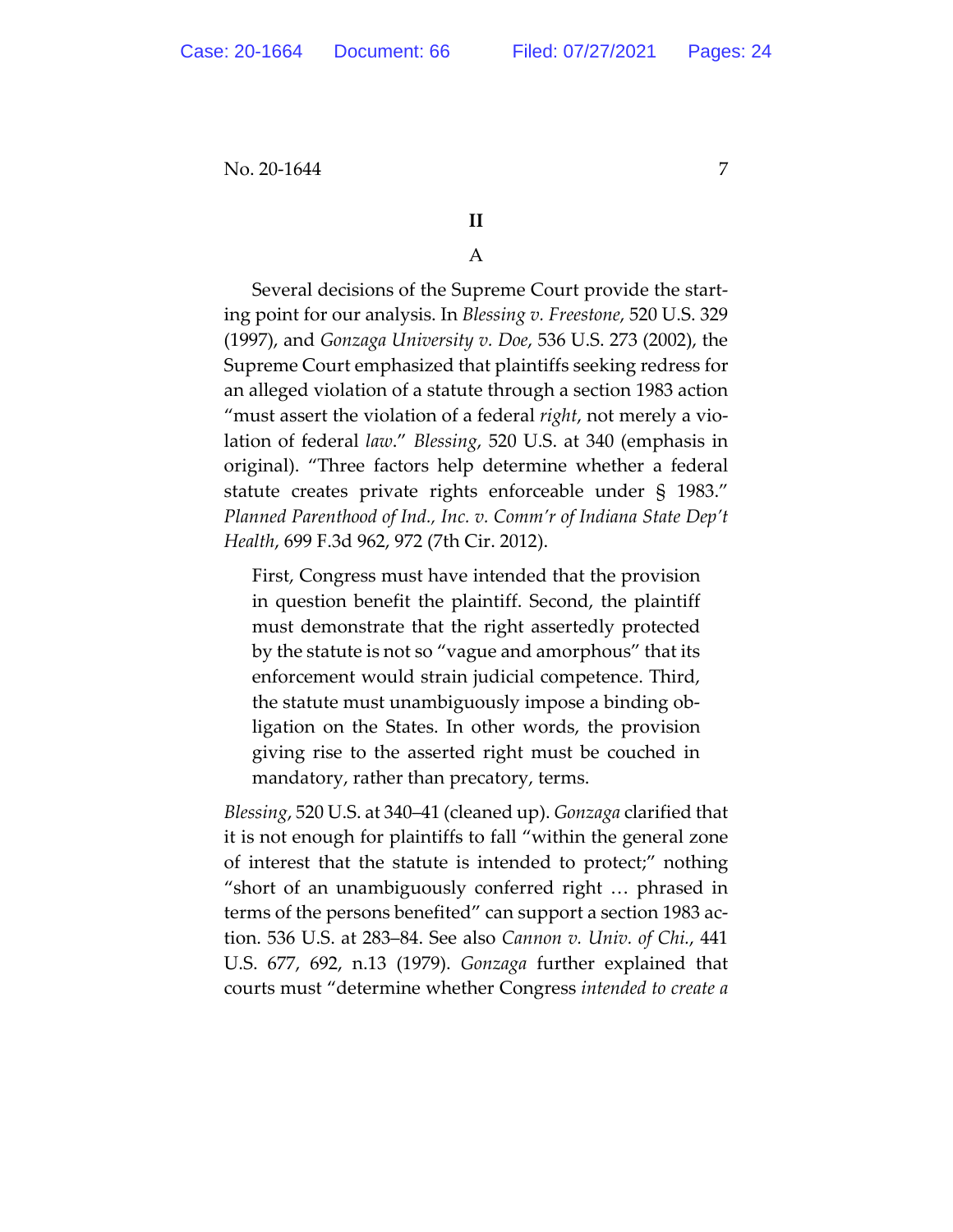*federal right*." 536 U.S. at 283 (emphasis in original). In applying *Blessing*'s three factors in light of *Gonzaga*, we must decide whether the text and structure of the relevant parts of FNHRA unambiguously reveal that it establishes individual rights for a particular class of beneficiaries. See *id.* at 286.

B

We begin with the question whether Congress intended sections  $1396r(c)(1)(A)(ii)$  and  $1396r(c)(2)(A)$  to benefit nursing-home residents. We find that it did. Although other parts of section 1396r address measures that nursing homes must take, section (c) explicitly uses the language of rights. We do not know how Congress could have been any clearer. After the heading, the statute says "[a] skilled nursing facility *must protect and promote the rights of each resident, including each of the following rights.*" 42 U.S.C. § 1396r(c)(1)(A) (emphasis added). For this part of the statute, therefore, nursing-home residents are the expressly identified beneficiaries.1 *Gonzaga*, 536 U.S. at 283. The facilities in which they reside "must protect and promote the right[] of each resident" to be free from chemical restraints, and "must permit each resident to remain in the facility and must not transfer or discharge the resident." See 42 U.S.C. §§ 1396r(c)(1)(A)(ii) and (c)(2). Congress's "unmistakable focus" on the entitlements of individual residents is apparent. *Cannon*, 441 U.S. at 691. And, to reiterate, both protections contain exactly the type of "rights-creating language" *Gonzaga* described as critical: they set forth "the *rights* of each resident" and appear under the "specified rights" heading of

 $1$  We do not have before us, and we make no comment on, the existence of a private right of action under any other provisions of FNHRA.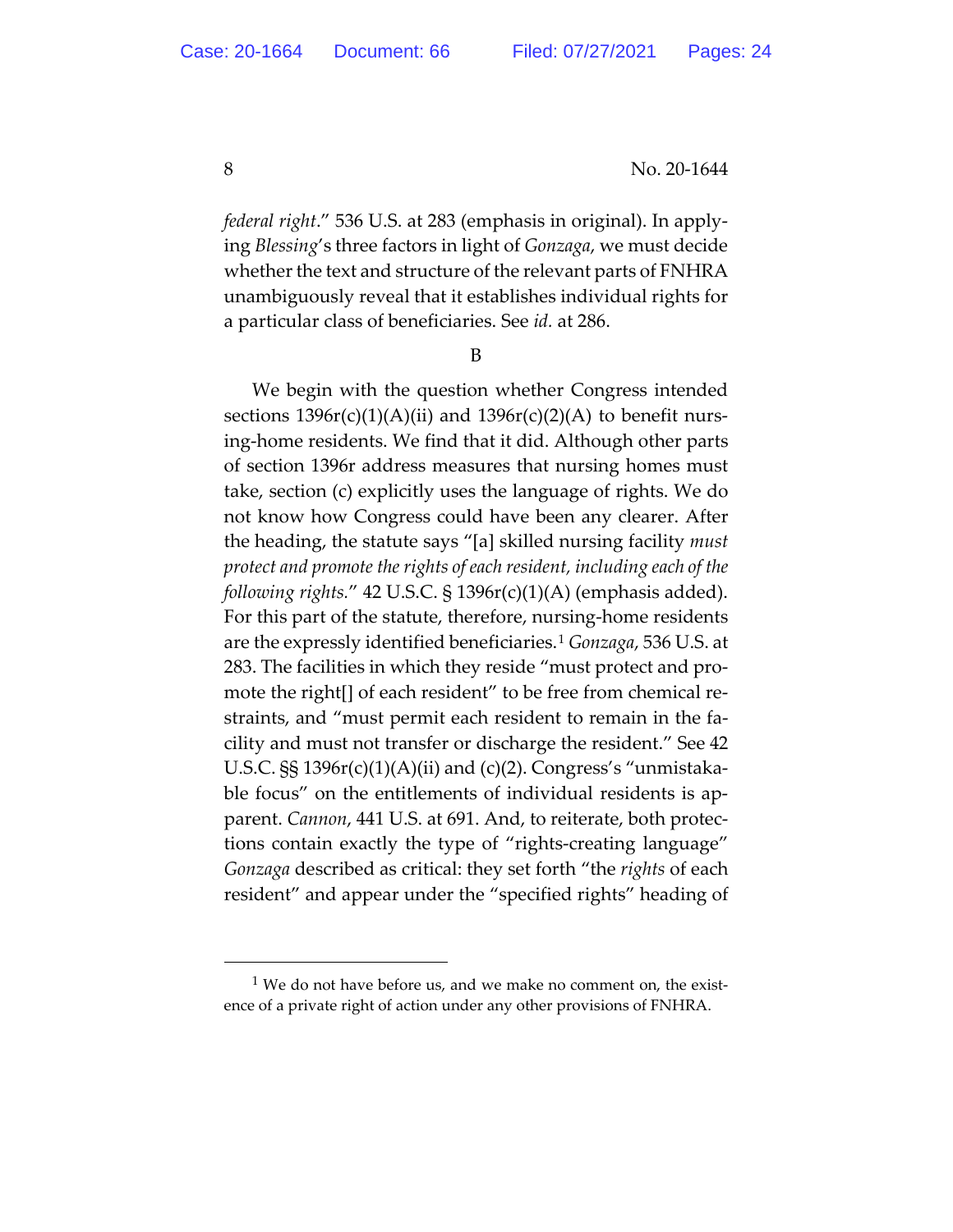42 U.S.C. § 1396r(c). *Gonzaga*, 536 U.S. at 284; see also *Alexander v. Sandoval*, 532 U.S. 275, 288–89 (2001).

Valparaiso Care argues that Ivanka cannot show the necessary individual focus because the protections at issue serve only as directives to nursing facilities and physicians, and FNHRA as a whole is addressed to states that receive federal Medicaid funding. But it is ignoring the language Congress chose in the sections on which Ivanka is relying. Congress told the facilities to respect the *rights* it had singled out, just as a facility must respect a person's right to be free from sex or race discrimination. It is thus of no consequence that section  $1396r(c)(1)(A)$  begins with the phrase "[a] nursing facility must … ." What must it do? "[P]rotect and promote the rights of each resident … ."

Faced with similar language in *Anderson v. Ghaly*, the Ninth Circuit found an unambiguous conferral of individual rights. 930 F.3d 1066, 1074–75 (9th Cir. 2019). The statute it was evaluating, 42 U.S.C. § 1396r(e)(3), requires states to "provide for a fair mechanism … for hearing appeals on transfers and discharges." The court rejected the argument that "a statute cannot create rights when phrased as a directive to the state," *id.* at 1074, and held instead that the rights-creating language of the statute was what mattered. *Id.* The fact that "cooperative federalism programs like Medicaid, under which 'Congress provides funds to the states on the condition that the state spend the funds in accordance with federal priorities,' are necessarily phrased as a set of directives to states that wish to receive federal funding," *id.* (citation omitted), was of no moment.

Congress enacted FNHRA as an amendment to the Medicaid statute in response to widespread abuses among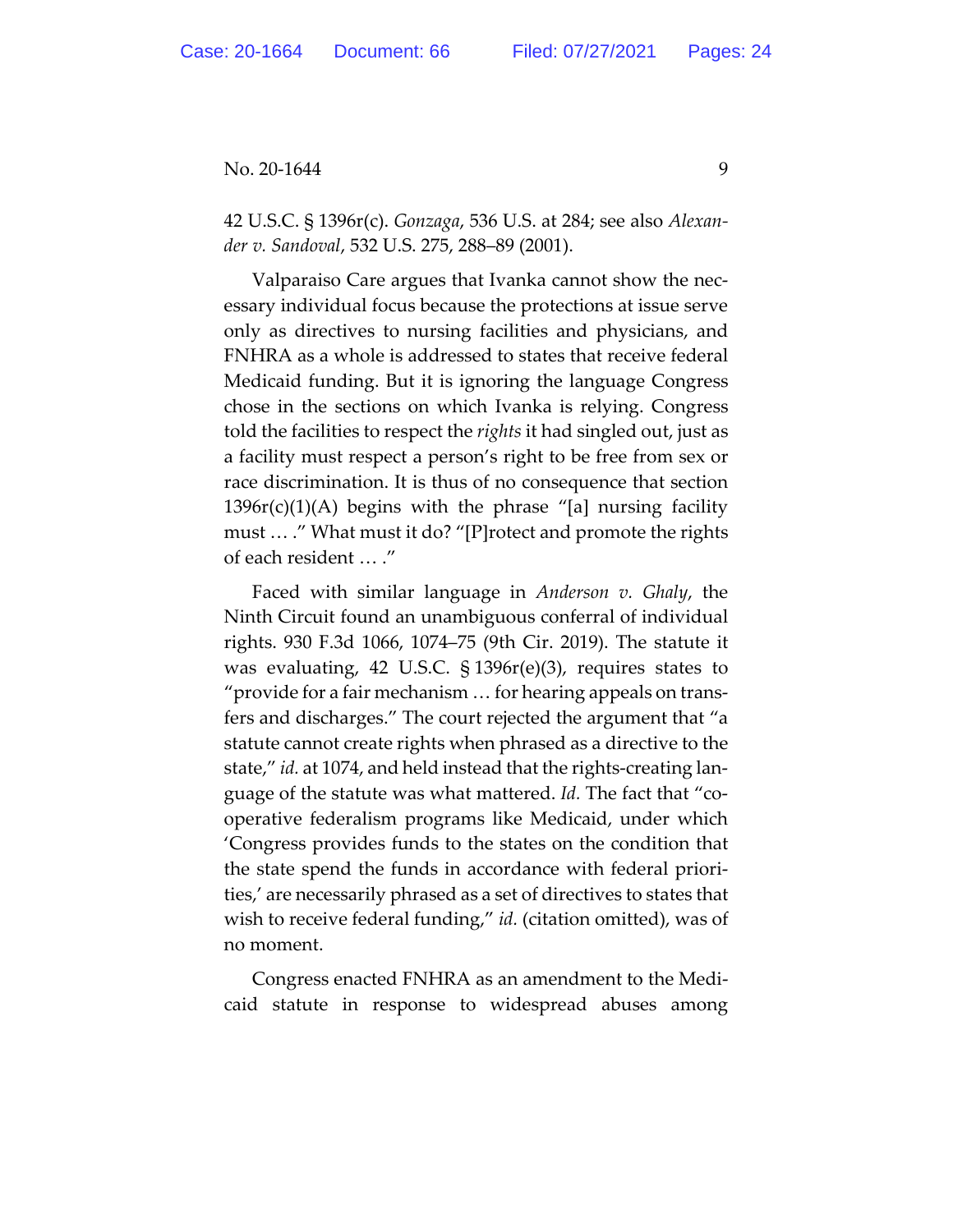government-certified nursing facilities. Nursing facilities have an important role to play in ending that abuse. Contrary to Valparaiso Care's argument that the acknowledgement of the role of the nursing facilities must mean that the statute only tangentially touches on the rights of residents, however, we find dispositive the fact that Congress spoke of resident *rights*, not merely steps that the facilities were required to take. This shows an intent to benefit nursing home residents directly. As the Ninth Circuit put it in *Anderson*, "[i]t has never been a requirement that a statute focus *solely* on individuals, to the exclusion of all others, to demonstrate congressional intent to create a statutory right." *Id*. (emphasis in original). If it were, "plaintiffs [would be] now flatly forbidden in section 1983 actions to rely on a statute passed pursuant to Congress's Spending Clause powers." *BT Bourbonnais Care, LLC v. Norwood*, 866 F.3d 815, 820–21 (7th Cir. 2017). But that is not the law. Indeed, the Supreme Court has cautioned against such a blunt approach in favor of a "methodical inquiry" into the plaintiff's claims. See *Blessing*, 520 U.S. at 342–43.

*Blessing*'s second factor requires the plaintiff to demonstrate that the right assertedly protected by the statute is not so vague and amorphous that its enforcement would strain judicial competence. Sections  $1396r(c)(1)(A)(ii)$  and  $1396r(c)(2)(A)$  do not suffer from those flaws. The rights they protect "fall[] comfortably within the judiciary's core interpretive competence." *Planned Parenthood of Ind., Inc.,* 699 F.3d at 974. Facilities "must not" do exactly what Ivanka alleged has occurred: subject residents to chemical restraints for purposes of discipline or convenience and involuntarily transfer or discharge any resident absent one of several allowable justifications and notice. It does not take a medical review board to determine whether these rights have been violated.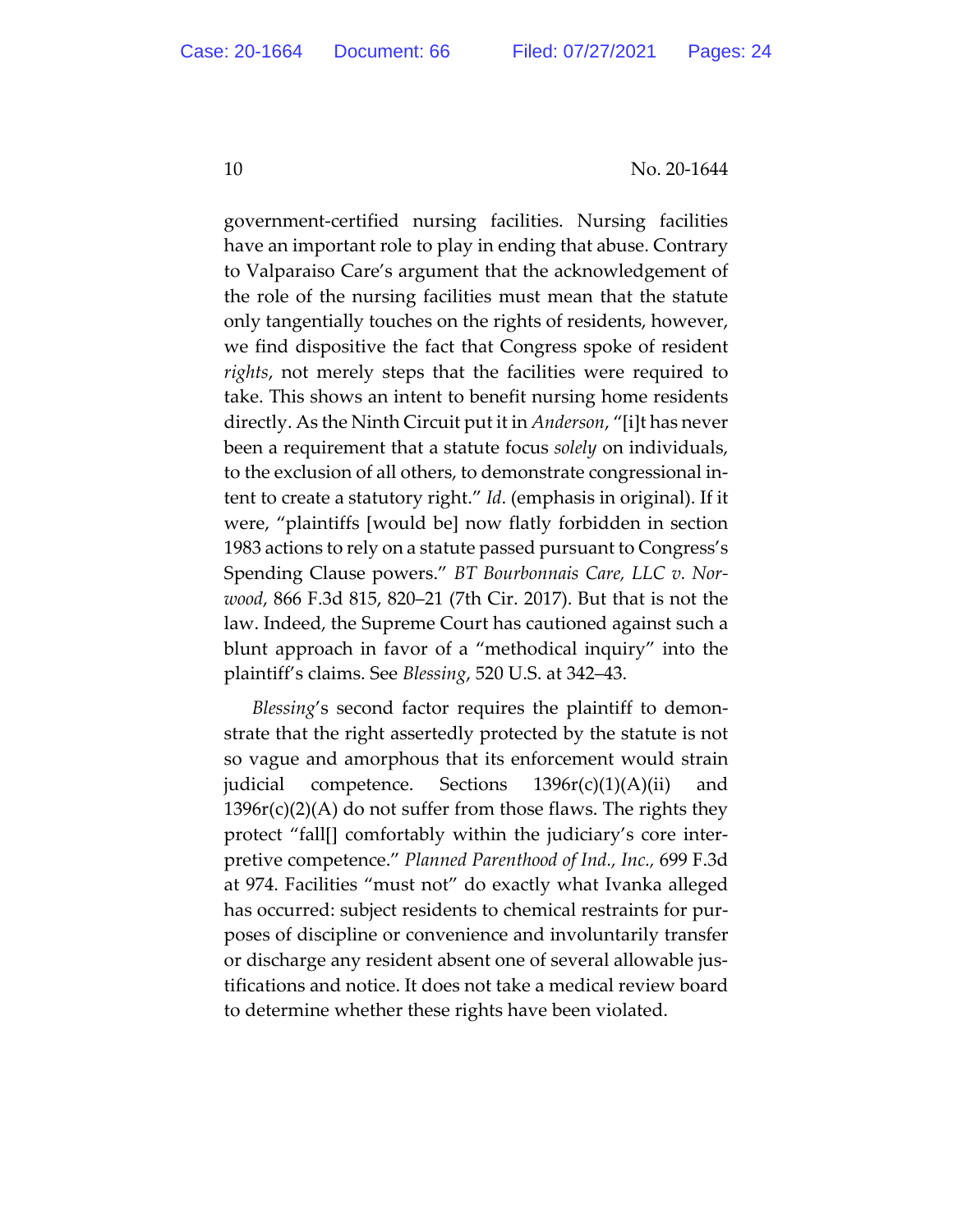Valparaiso Care's arguments to the contrary are unconvincing. Clinging to FNHRA's use of the undefined words "protect," "promote," "discipline," and "convenience" in section  $1396r(c)(1)(A)$ , it asks how a court could determine whether a nursing facility has sufficiently protected and promoted freedom from chemical restraints or assess whether a decision to use restraints falls under an acceptable exception. Similarly, it doubts a court's ability to assess whether a transfer or discharge decision falls into one of the six enumerated circumstances under section  $1396r(c)(2)(A)$ . But these are focused, straightforward inquiries that agencies and courts are well equipped to resolve. It is worth noting that there is no evidence of this kind of hand-wringing in the administrative law judge's decision rejecting Valparaiso Care's transfer decision.

Finally, there is no dispute that plaintiffs meet *Blessing*'s third factor, which asks whether the provision giving rise to the asserted right is couched in mandatory rather than precatory terms. Facilities *must* protect and promote the right against chemical restraints, *must* allow residents to remain in the facility, *must* not transfer, and *must* not discharge the resident; these are unambiguous obligations. Ivanka points to this language to show that "the meaning of the statute's terms is plain" and our job is over. See *Bostock v. Clayton County*, 140 S. Ct. 1731, 1749 (2020). We agree with her that a commonsense reading of its provisions leaves no room for disagreement.

In sum, we find that sections  $1396r(c)(1)(A)(ii)$  and 1396r(c)(2)(A) unambiguously confer individually enforceable rights on nursing-home residents such as Gorgi Talevski.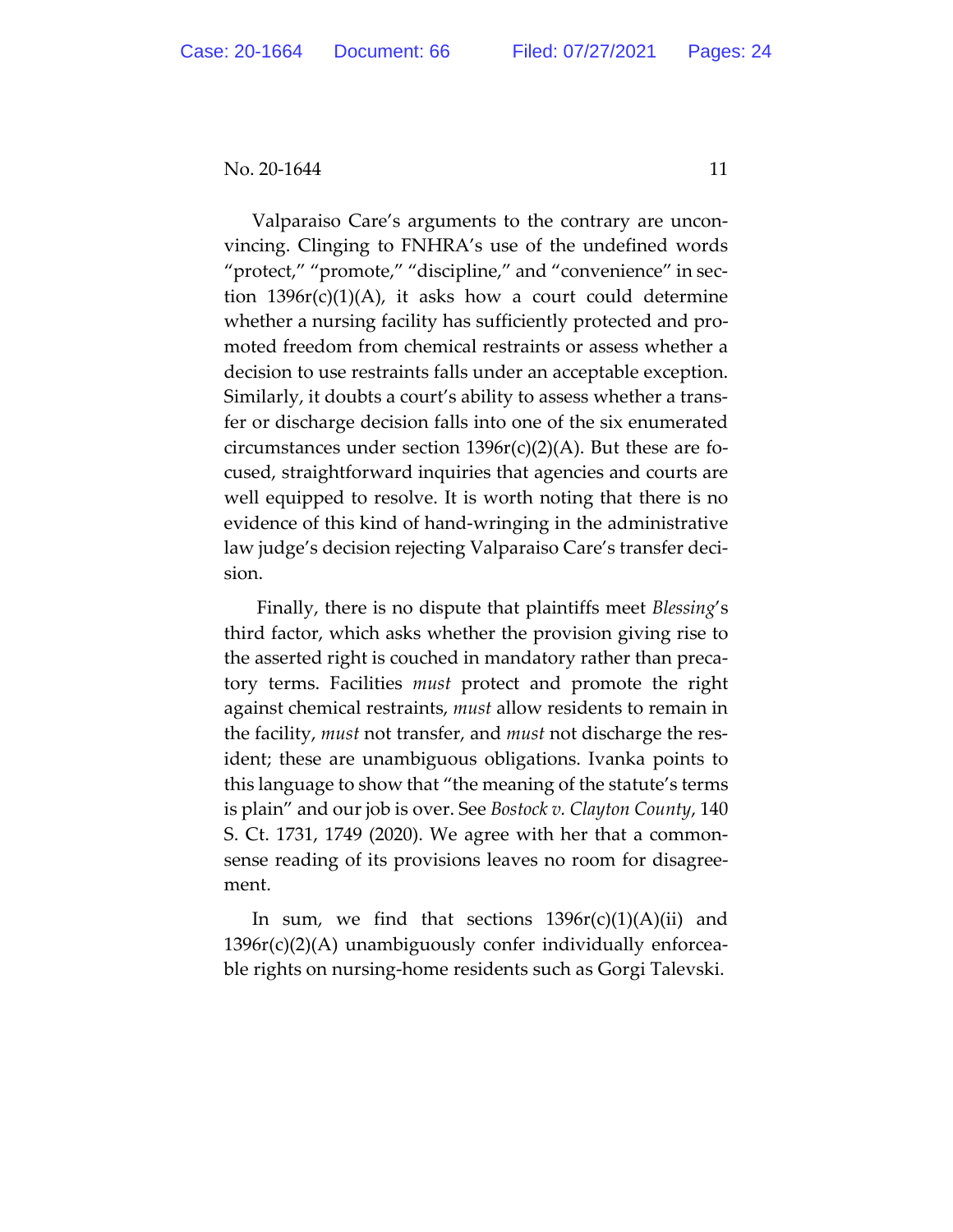Once a plaintiff satisfies the *Blessing* criteria, the right is presumptively enforceable under section 1983. A defendant may rebut this presumption only by "showing that Congress specifically foreclosed a remedy under § 1983 … expressly, through specific evidence from the statute itself, or impliedly, by creating a comprehensive enforcement scheme that is incompatible with individual enforcement under § 1983[.]" *Gonzaga*, 536 U.S. at 284 n.4 (cleaned up). The express route is not available here, as FNHRA does not contain any such language. We thus confine ourselves to rebuttal by implication.

Valparaiso Care argues that FNHRA impliedly forecloses section 1983 claims because it provides federal and state enforcement schemes in addition to individualized mechanisms for recourse other than section 1983. In support, it cites section  $1396r(g)(2)(A)$ , which is entitled "Annual standard survey." Under that provision, each nursing facility is subject to an annual, unannounced survey conducted by the state. If the survey reveals that a nursing facility is out of compliance with the rest of the statute, including the residents' bill of rights, the state has several options. It can terminate the facility's participation in the state's Medicaid plan; deny payment to the facility; assess a civil monetary penalty; appoint temporary managers; close the facility; transfer residents; or take some combination of these measures. See 42 U.S.C. §§ 1396r(h)(2)(A)(i)–(iv). The statute gives the Secretary of Health and Human Services the same authority and duties as a state and provides rules for situations "where State and Secretary do not agree on [a] finding of noncompliance." 42 U.S.C. § 1396r(h)(3)(A); *id*. at § 1396r(h)(6). Valparaiso Care also draws our attention to 42 U.S.C. § 1396r(e)(3), which says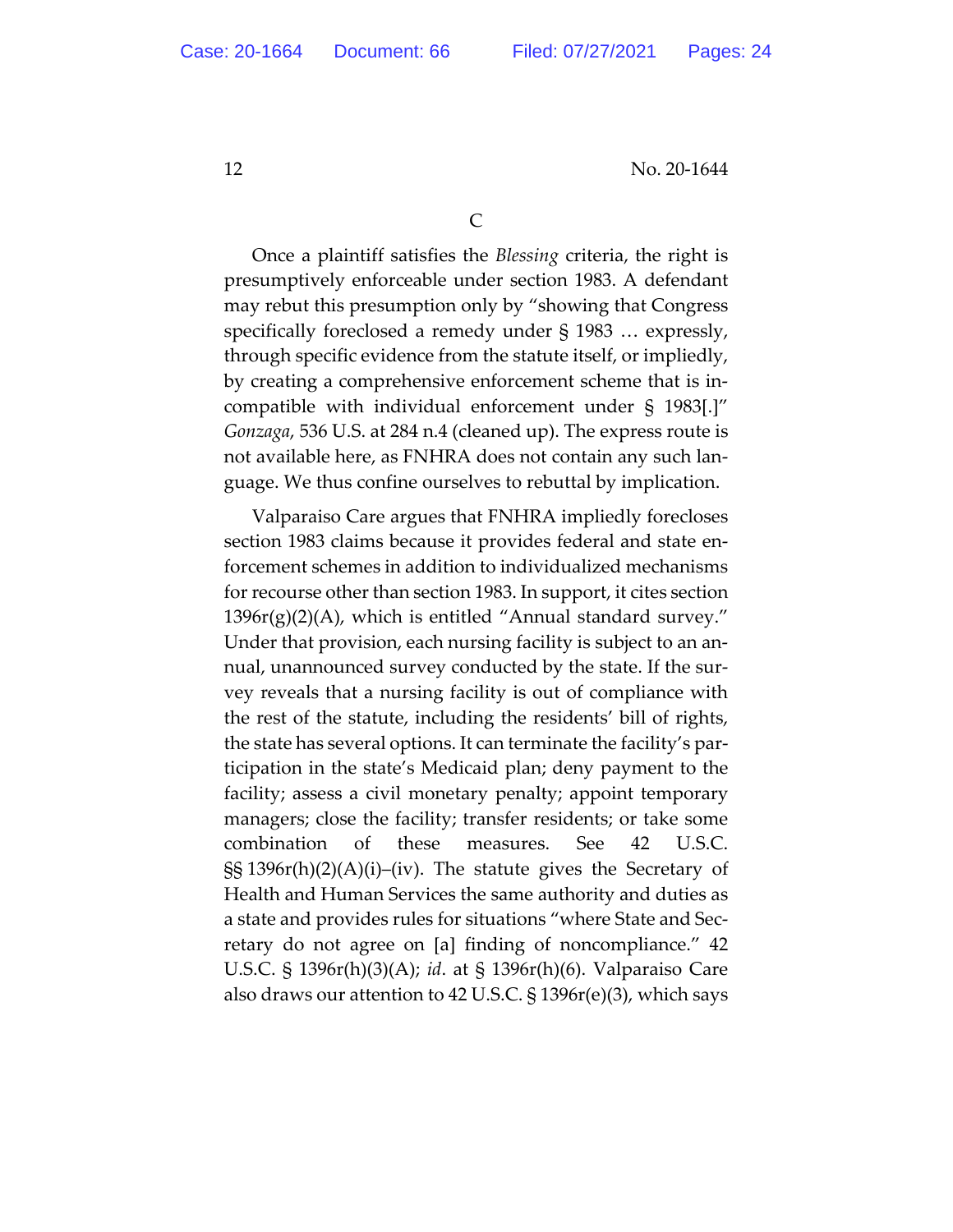that "State[s] … must provide a fair mechanism…for hearing appeals on transfers and discharges of residents," and 42 U.S.C. § 1396r(c)(1)(A)(vi), which requires nursing facilities to protect and promote the rights of each resident "to voice grievances with respect to treatment or care that is (or fails to be) furnished … and the right to prompt efforts by the facility to resolve grievances the resident may have."

This is not the type of comprehensive enforcement scheme, incompatible with individual enforcement, that we are looking for. "The provision of an express, private means of redress in the statute itself is ordinarily an indication that Congress did not intend to leave open a more expansive remedy under § 1983." *Planned Parenthood of Ind., Inc.*, 699 F.3d at 975 (quoting *City of Rancho Palos Verdes v. Abrams*, 544 U.S. 113, 121 (2005)). Valparaiso Care has not identified anything close to the type of "unusually elaborate, carefully tailored, and restrictive enforcement schemes" that section 1983 claims would frustrate. *Fitzgerald v. Barnstable Sch. Comm.*, 555 U.S. 246, 255 (2009) (cleaned up). Nursing-home residents are free to file a complaint or grievance with the nursing facility and state survey and certification agents. But regulatory surveys and any accompanying enforcement processes are designed only to ensure facilities' compliance with FNHRA's various standards. They do not address, and thus do not protect, individual entitlements to be free from chemical restraints or involuntary transfer or discharge. The administrative appeals process for involuntary transfers does not indicate a comprehensive enforcement scheme either. "[A] plaintiff's ability to invoke § 1983 cannot be defeated simply by 'the availability of administrative mechanisms to protect the plaintiff's interests.'" *Blessing*, 520 U.S. at 347 (quoting *Golden State Transit Corp. v. City of Los Angeles*, 493 U.S. 103, 106 (1989)).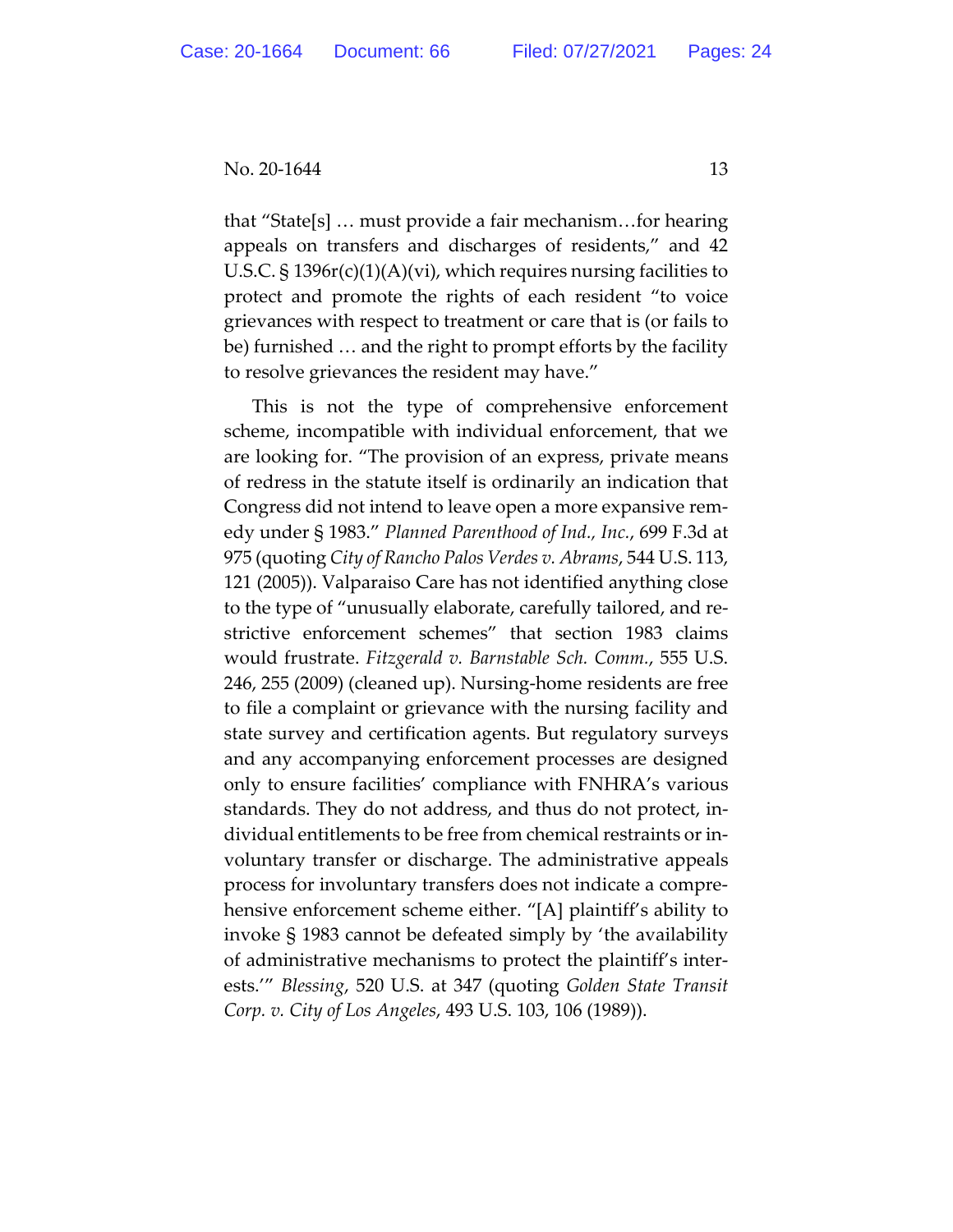The Supreme Court has found that a statutory scheme implicitly forecloses section 1983 liability in only three cases. See *Middlesex Cty. Sewerage Auth. v. Nat'l Sea Clammers Ass'n*, 453 U.S. 1 (1981) (comprehensive enforcement mechanisms included citizen-suit provisions); *Smith v. Robinson*, 468 U.S. 992 (1984) (statute afforded rights holders state hearings, detailed procedural safeguards, and judicial review); and *City of Rancho Palos Verdes* , 544 U.S. 113 (statute provided an express, private means of redress in the statute itself). It has never flatly ruled out private actions under statutes passed pursuant to Congress's Spending Clause powers. See *BT Bourbonnais Care*, 866 F.3d at 820–21.

Valparaiso Care and its fellow defendants have not shown that, despite the express rights-creating language in the statute we are considering, there is no private action here. Were there any lingering doubt, it should be put to rest in the general guidance provided in section 1396r(h)(8): "The remedies provided under this subsection are in addition to those otherwise available under State or Federal law and shall not be construed as limiting such other remedies, including any remedy available to an individual at common law." Defendants read this clause to protect only existing state law, but the text has no such limitation, and in fact specifically mentions federal law. That means all federal law; there is nothing that supports carving out section 1983, and we will not rewrite the statute to create any such exception.

#### **III**

Valparaiso Care makes an additional argument that the district court did not reach in favor of dismissal: it contends that both of Ivanka's claims are too late. It is worth recalling, in this connection, that the proper way to raise a limitations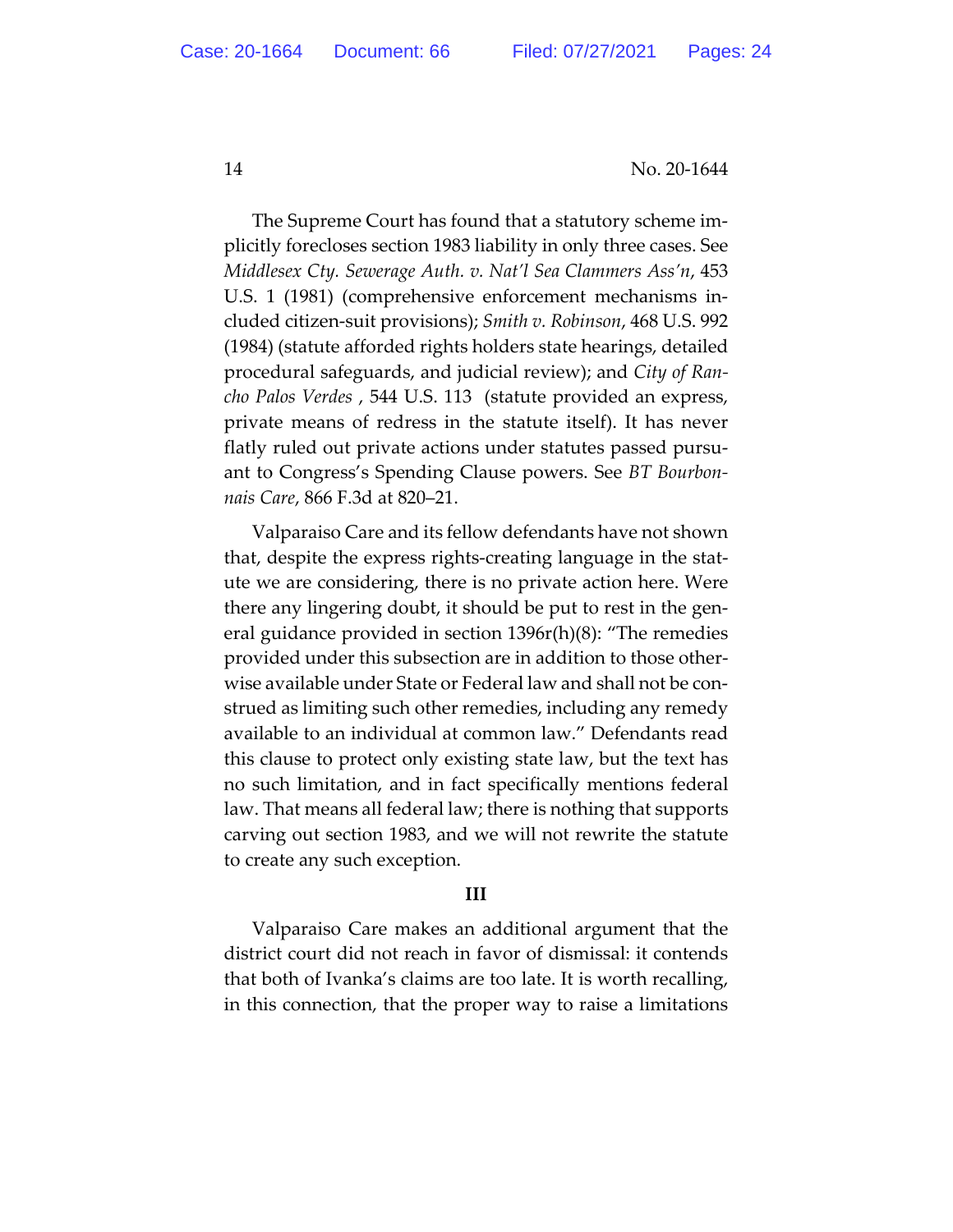defense is in the answer, as an affirmative defense. See FED. R. CIV. P. 8(c), bullet 17. If the pertinent facts are undisputed or can be taken favorably to the nonmoving party, the defendant may move for judgment on the pleadings. See FED. R. CIV. P. 12(c). Occasionally (perhaps all too often) both parties and courts short-circuit this process and permit a limitations defense to be raised in a motion under Rule 12(b)(6), if the complaint alone alleges enough facts to eliminate all doubt about timeliness. See, *e.g.*, *Amin Ijbara Equity Corp. v. Village of Oak Lawn*, 860 F.3d 489, 492 (7th Cir. 2017). The latter qualification is critical, however, and it highlights what is missing in this case.

Section 1983 claims do not have a built-in statute of limitations; instead, they borrow state statutes of limitations and tolling rules for general personal injury actions. *Wilson v. Garcia*, 471 U.S. 261, 275 (1985); see *Dixon v. Chrans*, 986 F.2d 201, 203–04 (7th Cir. 1993). In Indiana, the pertinent statute of limitations is two years. See *Devbrow v. Kalu*, 705 F.3d 765, 767 (7th Cir. 2013); Ind. Code Ann. § 34-11-2-4. A brief timeline of events is helpful here to understanding the dispute in this case.

Gorgi began his stint at Valparaiso Care in January 2016. Around August of that same year, his daughter observed the rapid deterioration of her father's cognitive and physical abilities; he could no longer feed himself and lost the ability to speak English, though he could still speak his mother tongue, Macedonian. Skeptical of Valparaiso Care's insistence that any change in her father's condition could be traced to the natural advancement of dementia, Talevski's daughter requested a list of her father's medications in September 2016. The list she received showed ten medications, six of which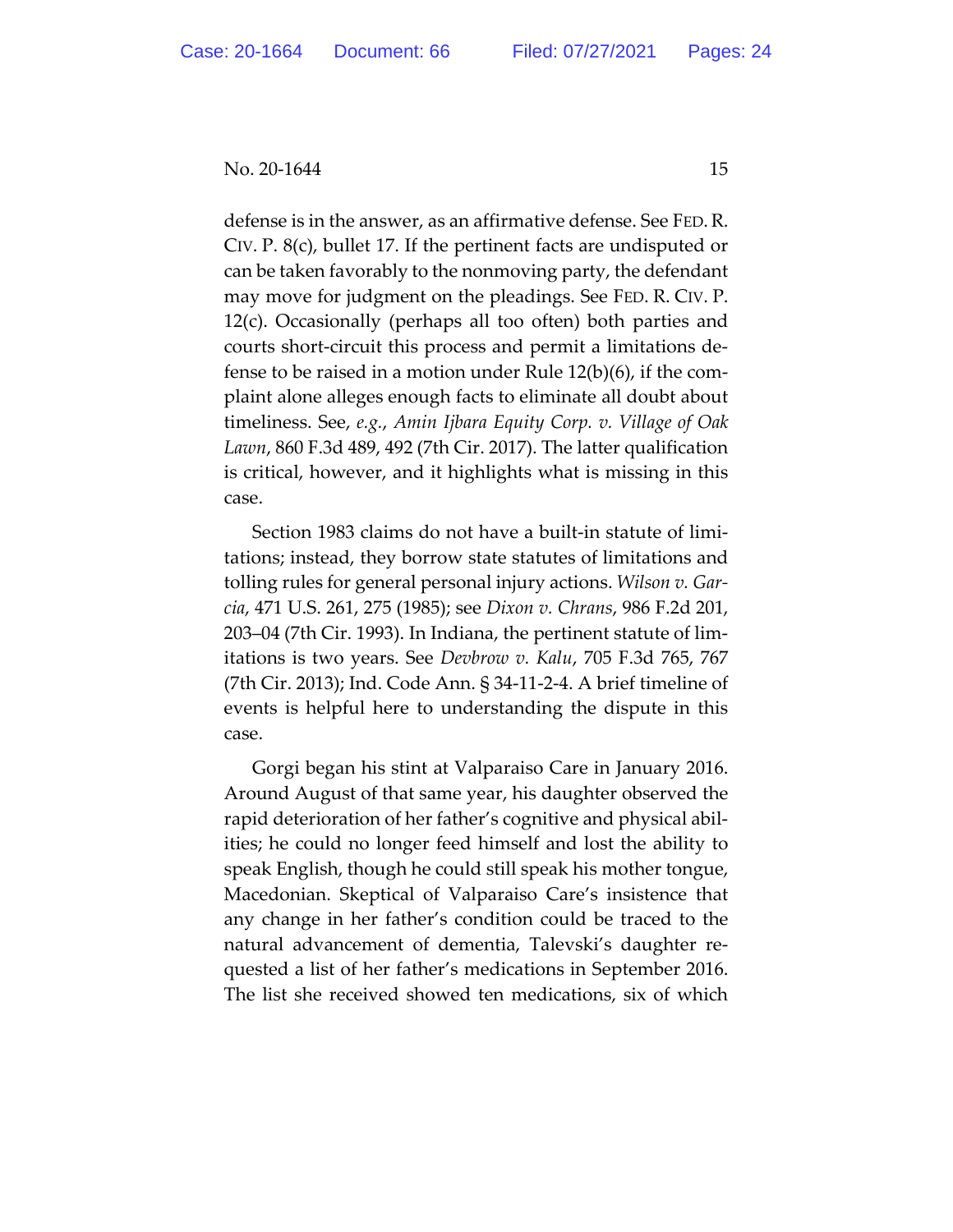were identified as powerful psychotropic drugs—that is, drugs capable of affecting the chemical composition of the brain. The family hired a private neurologist, who had the drugs removed. Around the same time, the Indiana Department of Health conducted its "annual standard survey" of the facility. 42 U.S.C. § 1396r(g)(2)(A). The Talevskis filed a formal complaint during the week of September 27, 2016. Before the end of the year, Valparaiso Care began trying to transfer Talevski to a facility over an hour away. It made several efforts: initially between November 23, 2016, and December 15, 2016; then December 19, 2016, and December 29, 2016; and finally, December 30, 2016, and January 9, 2017.

At this point, Valparaiso Care tried to discharge Talevski involuntarily to an all-male dementia facility two-and-a-half hours away in Indianapolis. The Talevskis filed a petition for review of the transfer decision with the ISDH while Talevski moved to yet another facility an hour away. See 42 U.S.C. § 1396r(e)(3). An administrative law judge eventually rejected Valparaiso Care's transfer efforts, but Talevski never returned to Valparaiso Care. Ivanka Talevski filed the complaint in this case on January 20, 2019.

Valparaiso Care argues that Talevski's chemical-restraint claim accrued in September 2016 when the Talevski family received a list of medications that confirmed the use of chemical restraints. The complaint does not specify when the facility stopped using the medications. But Valparaiso Care reasons that the claim most likely accrued in September 2016, or perhaps as late as November 23, 2016, when Valparaiso Care began the transfer process. At the very latest, it contends, the claim accrued on December 30, 2016, the last time Gorgi was at the facility and more than two years before the filing of the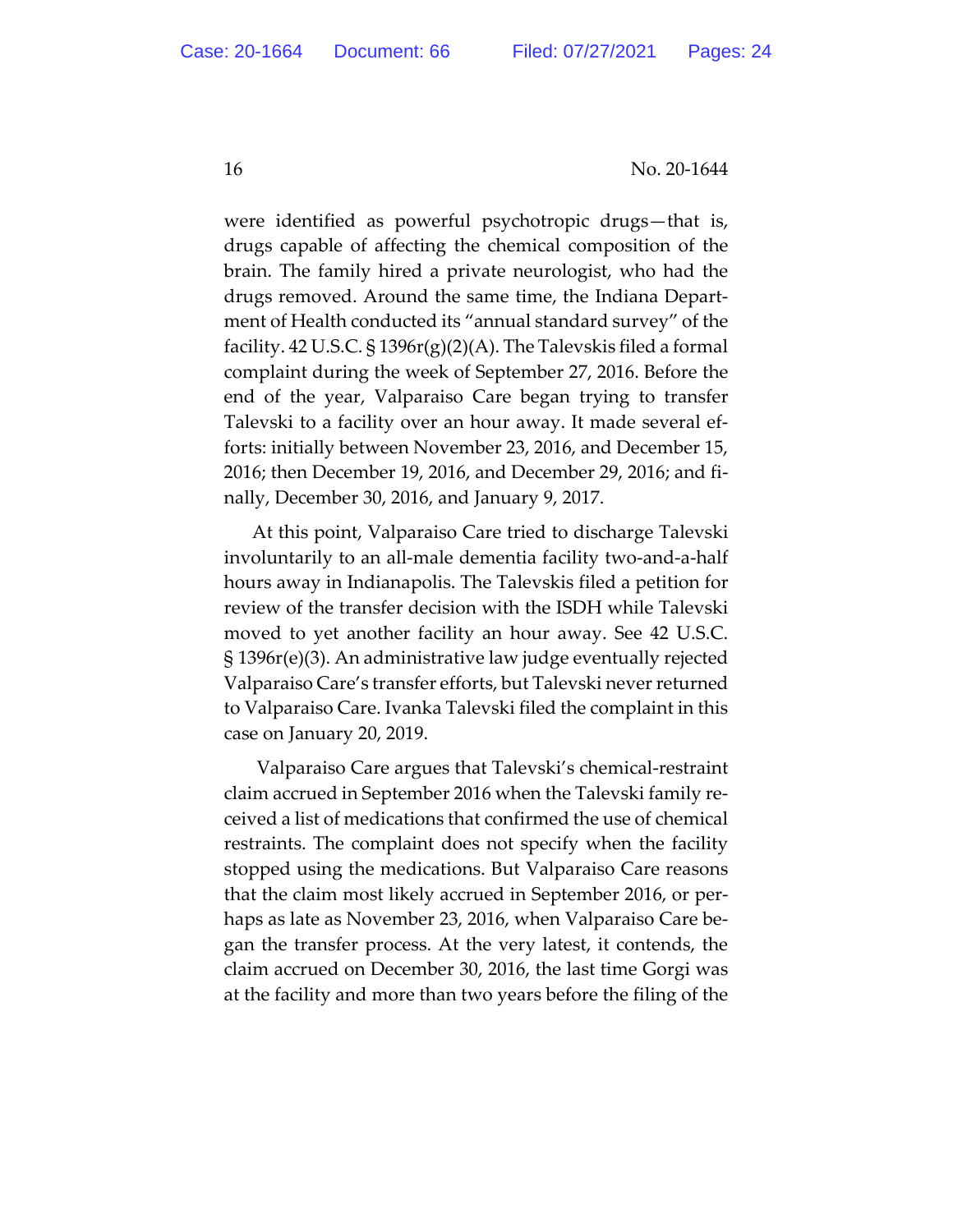complaint. As for the transfer claim, Valparaiso Care transferred Talevski on December 30, 2016, and refused to readmit him on January 9, 2017, making one of those two dates the likely date of accrual. Both dates fall more than two years before the complaint.

Ivanka responds that Gorgi's claims are not time barred because the statute of limitations was tolled as a result of his legal disability. Indiana law states that "[a] person who is under legal disabilities when the cause of action accrues may bring the action within two (2) years after the disability is removed." Ind. Code Ann. § 34-11-6-1. Indiana defines "Under legal disability" to include "persons less than eighteen (18) years of age, mentally incompetent, or out of the United States." Ind. Code Ann. § 1-1-4-5 (12) & (24). Gorgi Talevski may be considered incapacitated under Indiana's Constitution because of his dementia. If he is, there is no statute of limitations issue.

Looking to *Dixon v. Chrans*, 986 F.2d 201 (7th Cir. 1993), Valparaiso Care contends that tolling should not take place here. *Dixon* dealt with Illinois's legal disability tolling provision. That law differentiated among various types of disabilities: for suits brought by incarcerated persons under section 1983 against officials or employees of the Illinois Department of Corrections, there was no tolling; suits against other defendants were tolled. The plaintiff in that case was incarcerated and sued IDOC officials under section 1983. He did not get the benefit of tolling. We concluded that absent a "tolling rule designed *specifically* for general personal injury claims … the process of deciding which state tolling rule to apply involves the straightforward application of the rules as written." *Id*. at 204 (emphasis in original).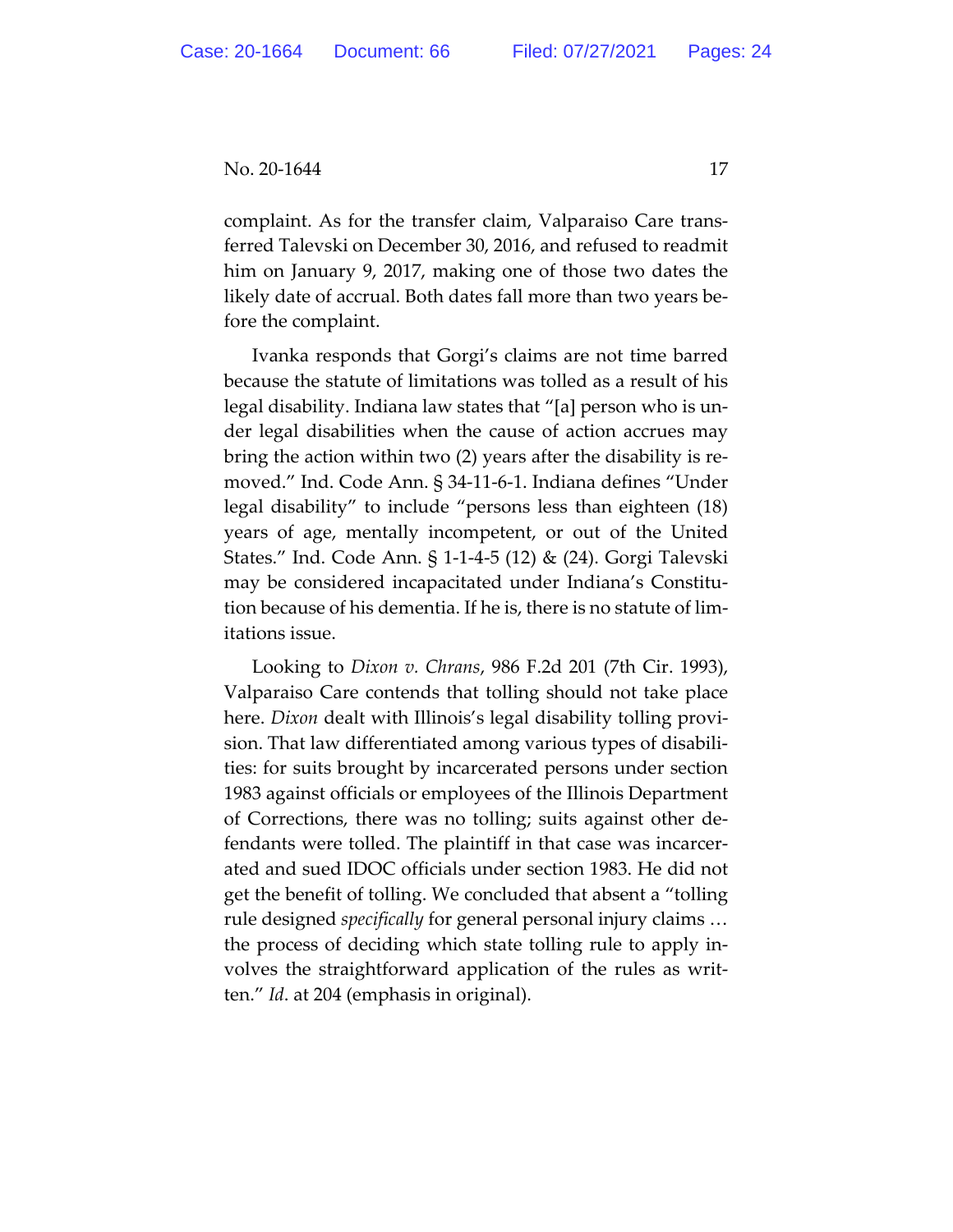This case is not like *Dixon* because Indiana has only one tolling rule for personal injury actions. But Valparaiso Care asks that we apply an exception to the legal-disability tolling provision because Indiana's Medical Malpractice Act contains an exception to that rule:

A claim, whether in contract or tort, may not be brought against a health care provider based upon professional services or health care that was provided or that should have been provided unless the claim is filed within two (2) years after the date of the alleged act, omission, or neglect[.]

Ind. Code Ann. § 34-18-7-1(b). This provision applies without regard to legal disability. *Id.* at § 34-18-7-1(a).

The problem with this argument is that a section 1983 action is not a medical malpractice action. It is analogous to a personal-injury claim. It is well established that "the characterization of civil rights statutes for limitations purposes is a federal question." *Allen v. Hinchman*, 20 N.E.3d 863, 873 (Ind. Ct. App. 2014). The Supreme Court has spoken, and section 1983 claims are "best characterized as personal injury actions." *Dixon*, 986 F.3d at 203 (citing *Wilson v. Garcia*, *supra*, 471 U.S. 261).

This makes sense. The choice of a limitations period cannot depend on the facts of a plaintiff's specific circumstances. See *Allen*, 20 N.E.3d at 873 (quoting *Garcia*, 471 U.S. at 274) ("[I]f the choice of the statute of limitations were to depend upon the particular fact or the precise legal theory of each claim, counsel would almost always argue, with considerable force, that two or more periods of limitations should apply to each § 1983 claim[.]"). Moreover, assuming for present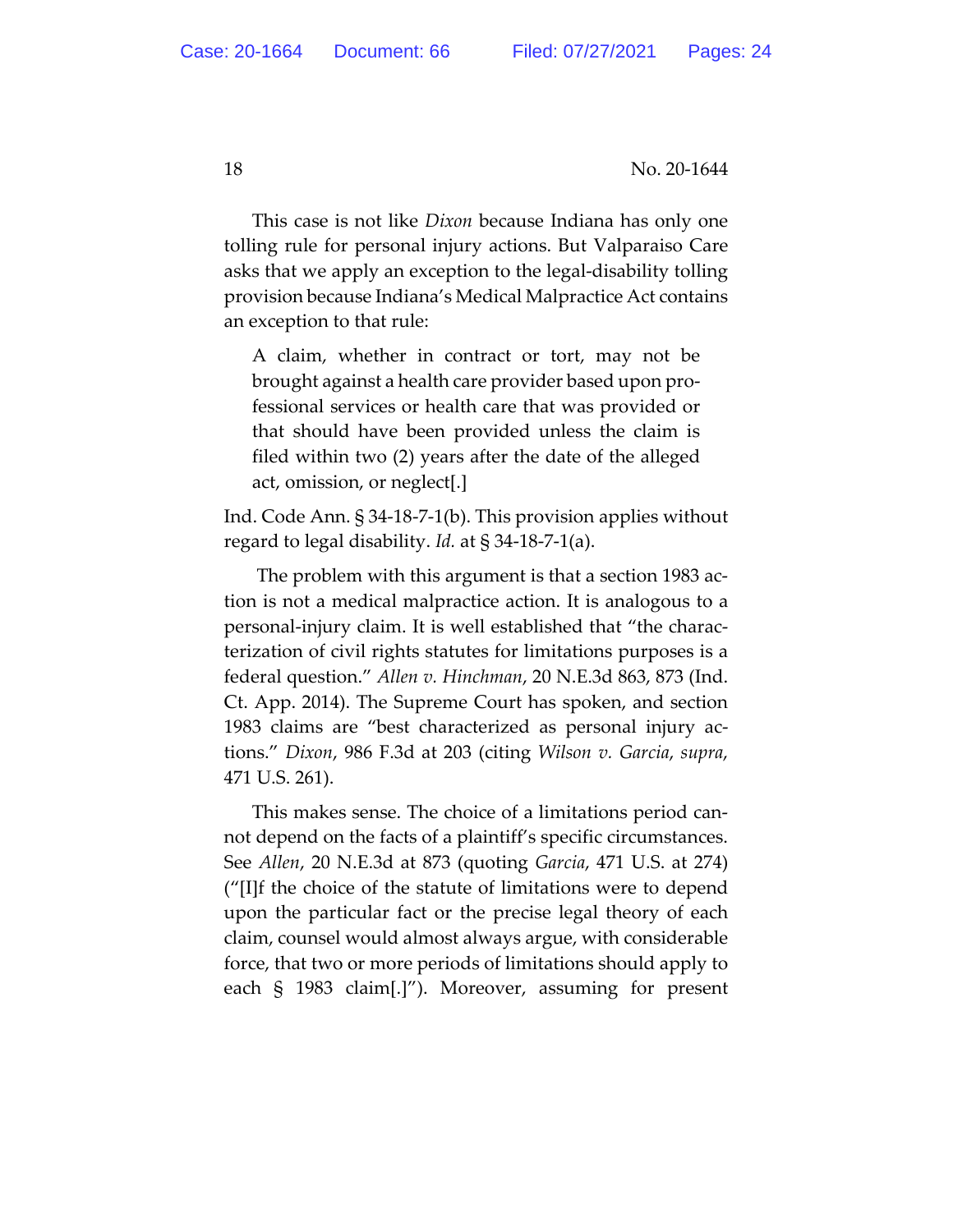purposes that the legal disability tolling exception is at issue, there is no record from the district court to determine whether the doctors who administered six chemical restraints to Talevski did so "based upon professional services of health care that was provided" rather than for reasons of convenience or restraint. The proper course at this point is for the district court to develop the record and rule accordingly.

#### **IV**

In a last-ditch effort to circumvent *Blessing*, Valparaiso Care argues that our recent decision in *Nasello v. Eagleson*, 977 F.3d 599 (7th Cir. 2020), indicates an unwillingness to find enforceable private rights in statutes passed pursuant to Congress's powers under the Spending Clause. There we found that a provision of the Medicaid Act that requires states to count earlier medical expenses not covered by third parties when calculating a "medically needy" persons' income "sets conditions on states' participation in a program, rather than create direct private rights" and that plaintiffs' other claim fell outside of the scope of the provision they invoked. *Id*. at 601– 02. We also observed that since *Wilder v. Virginia Hospital Association*, 496 U.S. 498 (1990), the Supreme Court has "repeatedly declined to create private rights of action under statutes that set conditions on federal funding of state programs," *Nasello*, 977 F.3d at 601.

It has indeed been more than 30 years since *Wilder*, and we realize that the Supreme Court itself has not recognized new Spending Clause-based private rights of action during that period. But it is just as true that the Court has never disapproved *Wilder*. As a careful look at its decisions shows, it has instead insisted on a high bar for these private rights of action,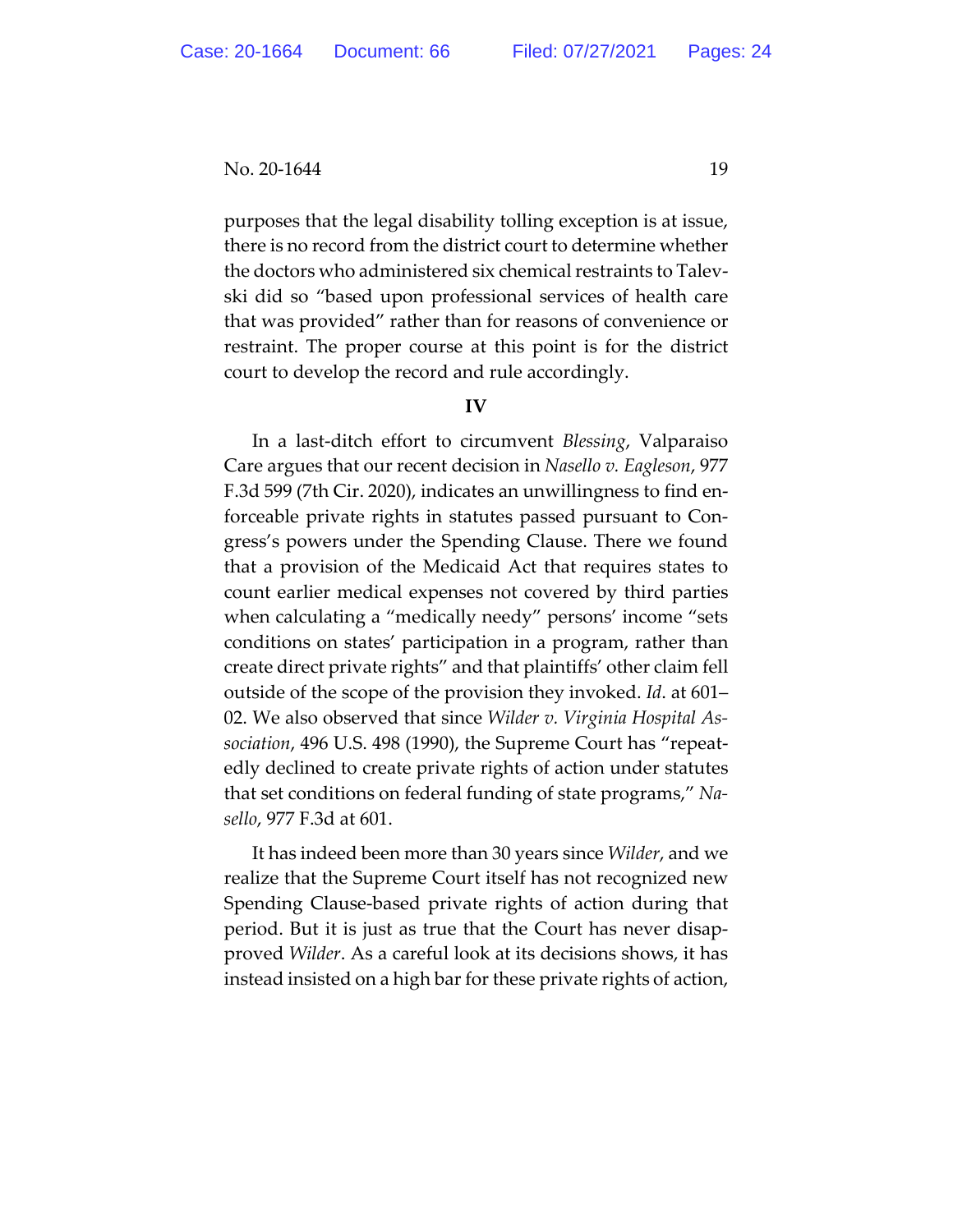and it has found that the parties in the cases before it have not cleared that bar.

*Astra USA, Inc. v. Santa Clara County*, 563 U.S. 110 (2011), illustrates this point well. It dealt with section 340B of the Public Health Services Act, 42 U.S.C. § 256b, which imposes ceilings on the prices that drug manufacturers may charge to public and community health centers. The price ceilings are enforced through Pharmaceutical Pricing Agreements between the drug manufacturers and a unit of the Department of Health and Human Services (HHS). The suit was brought by the health centers (called 340B entities) against manufacturers for alleged overcharges. Notably, the centers conceded that they had no private right of action under the statute to bring a direct action against the manufacturers. *Id.* at 113. But they argued nonetheless that the statute permitted them to sue the manufacturers as third-party beneficiaries of the Agreements. Not so fast, said the Court: "[i]f 340B entities may not sue under the statute, it would make scant sense to allow them to sue on a form contract implementing the statute … ." *Id.* at 114. Since the recognition of a private right of action for violating a federal statute is proper only if Congress intended to provide a private remedy, *id.* at 117, and Congress did no such thing in the relevant statute, plaintiffs were out of luck.

Another case that touches on this issue is *Sossamon v. Texas*, 563 U.S. 277 (2011). It relies on the uncontroversial rule that it is ultimately Congress that controls whether a private right of action should be recognized in legislation that rests to some extent on the Spending Clause. In fact, the central issue in *Sossamon* was tangential to our inquiry. The question was whether a state, by accepting federal funds, automatically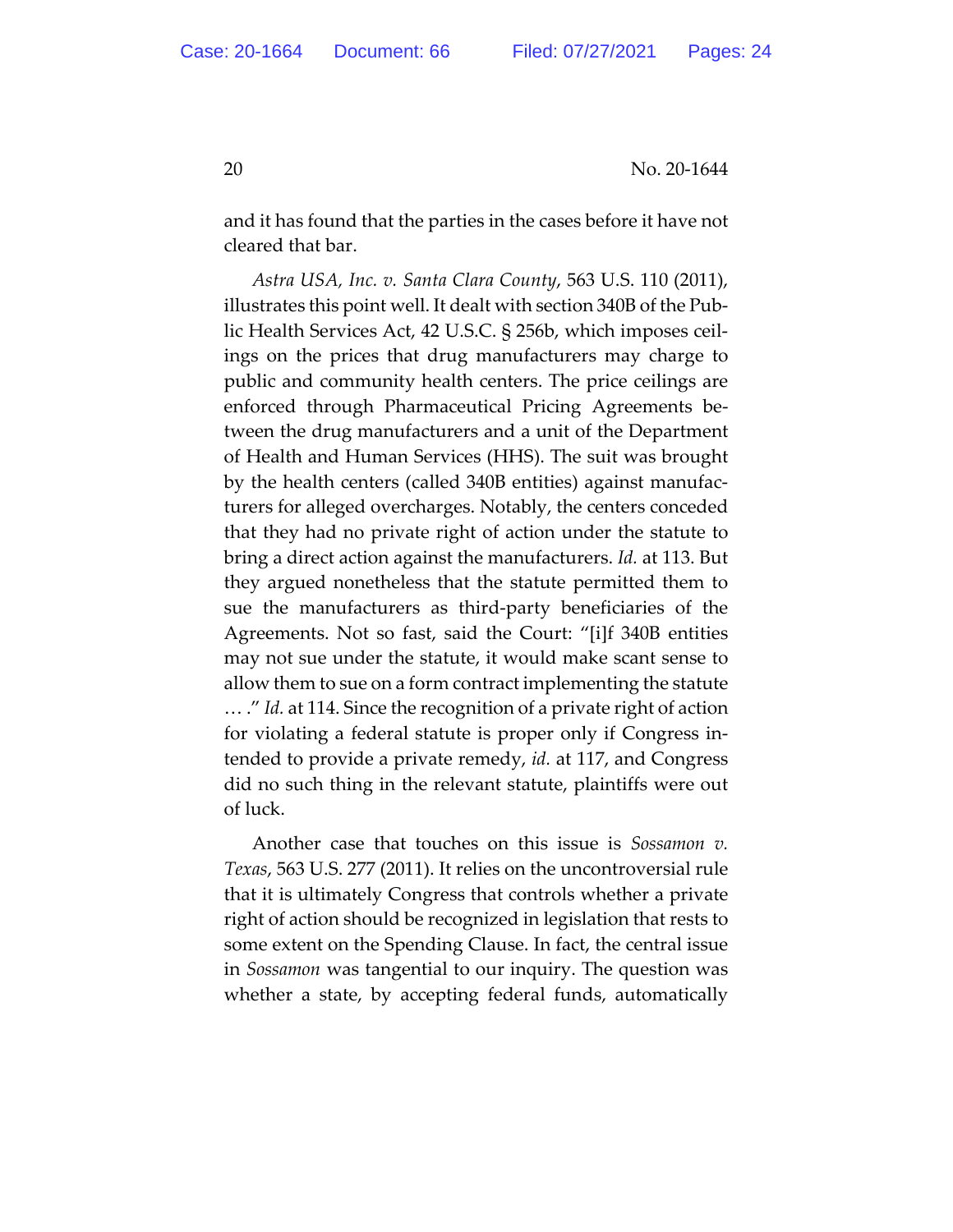consents to waive its sovereign immunity to suits for money damages under the Religious Land Use and Institutionalized Persons Act of 2000 (RLUIPA), 42 U.S.C. § 2000cc *et seq*. *Id.* at 280. For reasons irrelevant to our case, Congress had relied on its Spending and Commerce Clause powers when it passed RLUIPA. The statute included an express private right of action against various governmental entities, including states. See 42 U.S.C. § 2000cc-2(a). Noting that the test for finding a waiver of sovereign immunity is "a stringent one," 563 U.S. at 284, and that "[a] State's consent to suit must be unequivocally expressed in the text of the relevant statute," *id.* (quotations omitted), the Court found that the mere act of accepting federal funds was not adequate to serve as a waiver of sovereign immunity. The fact that RLUIPA rested in part on the Spending Clause made no difference. As the Court put it:

It would be bizarre to create an "unequivocal statement" rule and then find that every Spending Clause enactment, no matter what its text, satisfies that rule because it includes unexpressed, implied remedies against the States. The requirement of a clear statement in the text of the statute ensures that Congress has specifically considered state sovereign immunity and has intentionally legislated on the matter.

#### *Id.* at 290.

The third case in this line is *Armstrong v. Exceptional Child Center, Inc.*, 575 U.S. 320 (2015). Its facts are closer to our case than those of the other two, insofar as it involved an effort to enforce certain aspects of the Medicaid program. The Court put the question presented succinctly, as "whether Medicaid providers can sue to enforce § (30)(A) of the Medicaid Act." *Id.* at 322. That section requires a state plan to include the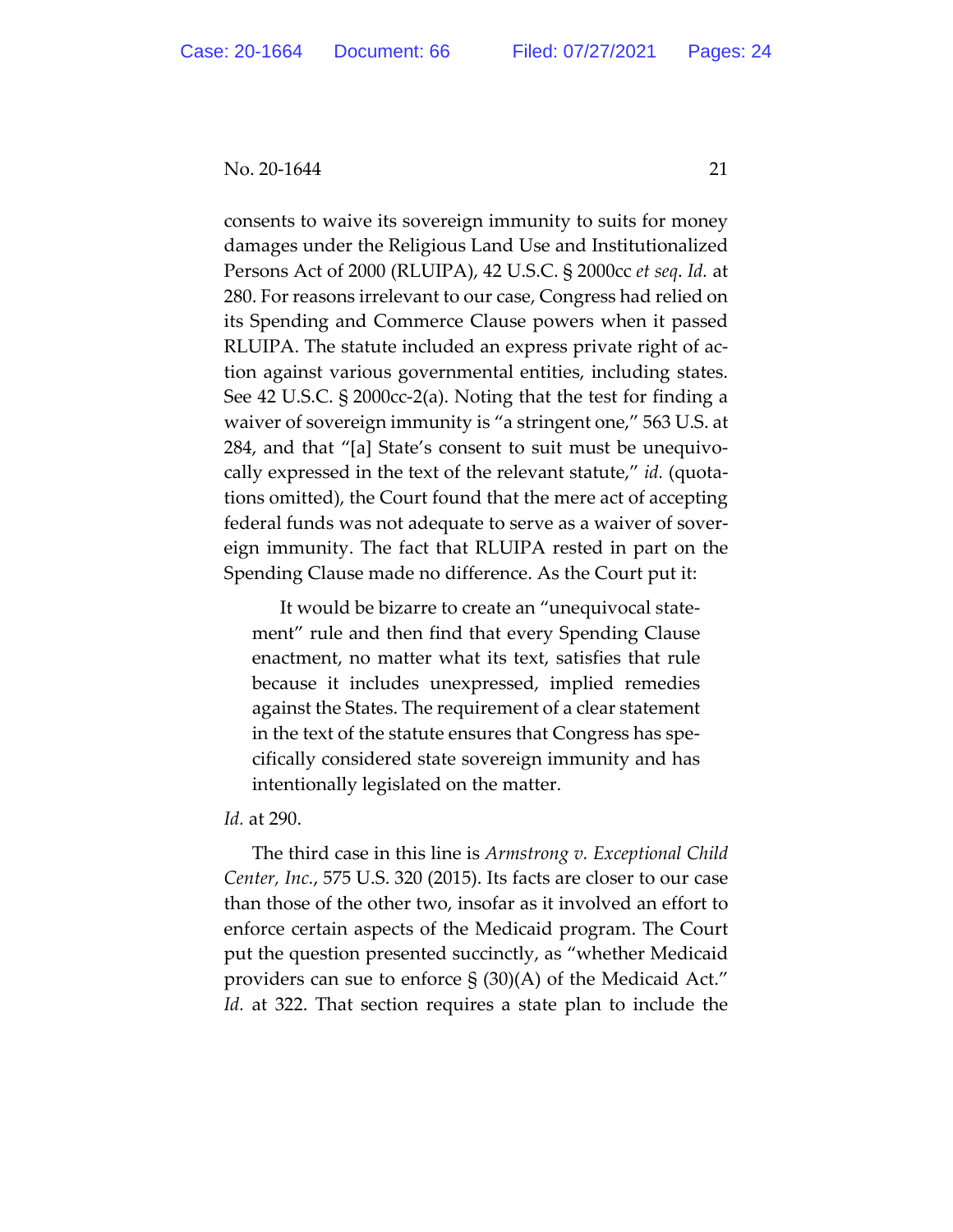provision of certain in-home care services for eligible people. Relying on the theory that they had an implied private right of action under the Supremacy Clause of the Constitution, Art. VI, cl. 2, the providers of those services filed a suit in which they argued that Idaho's reimbursement rates were too low to support the required level of services.

The Supreme Court held that the premise of the suit was wrong—the Supremacy Clause does not support a private right of action whenever someone asserts that state law conflicts with a federal mandate. The Court then addressed the question whether the providers could base their right of action directly in section 30(A) of the Act. It also answered this in the negative. Critically, it found that section 30(A)'s text was "judicially unadministrable," *id.* at 328, and that by providing an express administrative remedy, the Act precluded private enforcement. Finally, the Court rejected the idea that the Medicaid Act itself provided a private right of action to the providers, because "[s]ection 30(A) lacks the sort of rights-creating language needed to imply a private right of action." *Id.* at 331. It is phrased, the Court pointed out, as a directive to the federal agency, "not as a conferral of the right to sue upon the beneficiaries of the State's decision to participate in Medicaid." *Id.* 

*Armstrong* thus confirms the inquiry we must make to see if a different part of the Medicaid Act, in a suit brought by different parties, can support a private right of action: do we have the necessary rights-creating language to support a private right of action? The Court could have saved itself a great deal of time if it had wanted to establish an unbending rule that Spending Clause legislation *never* supports a private action. It did not do so in *Armstrong*, and it did not even hint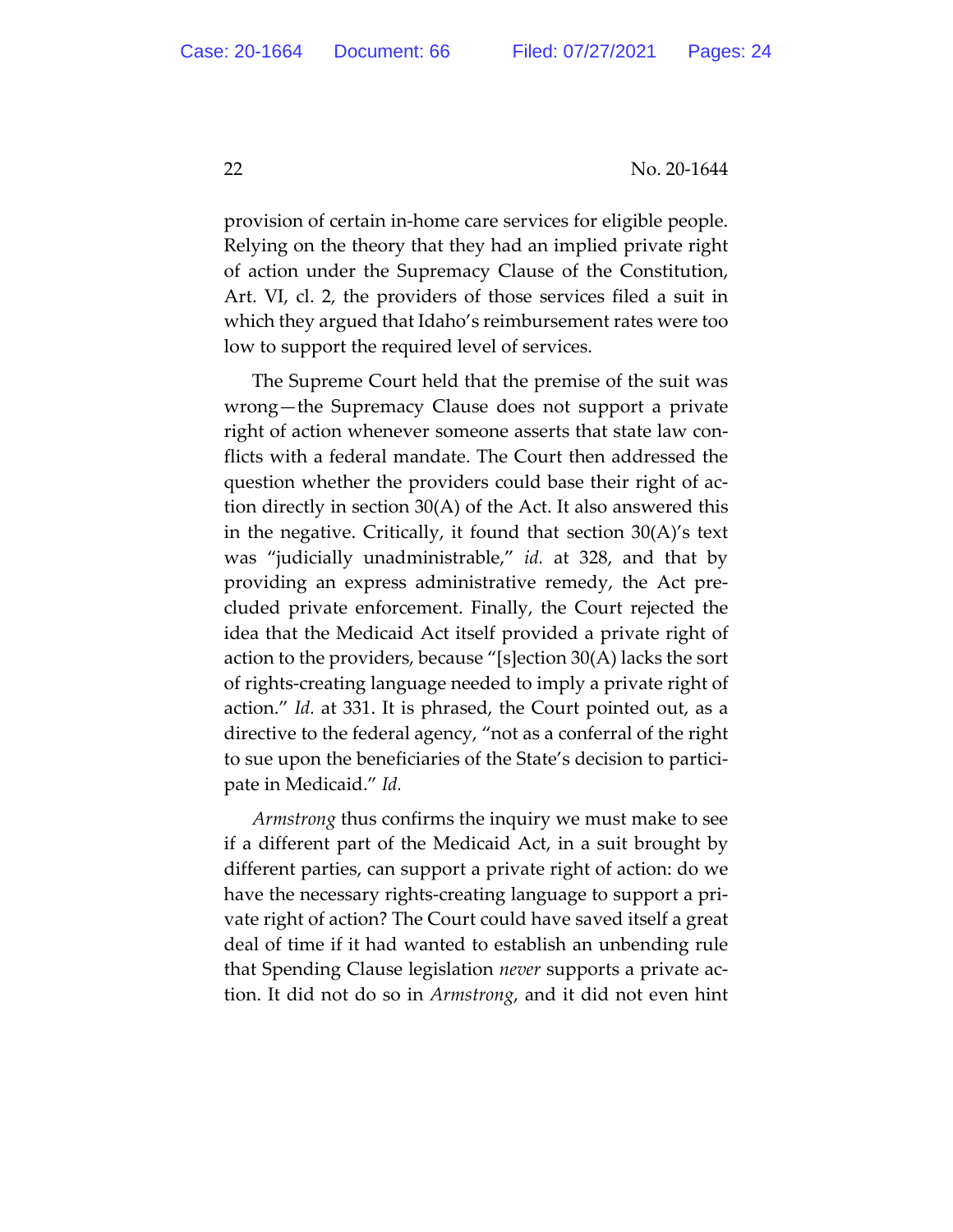that it was overruling *Wilder.* In keeping with that guidance, neither we nor other courts have found any such categorical rule. See, *e.g.*, *Bontrager,* 697 F.3d at 607 (section 1396a(a)(10) satisfies *Wilder* and permits private right of action enforceable through section 1983) (alterations in original); *Planned Parenthood of Ind., Inc.,* 699 F.3d at 974 (private right of action under section 1396a(a)(23), which says that "all state Medicaid plans provide that 'any individual eligible for medical assistance ... may obtain such assistance from any institution, agency, community pharmacy, or person, qualified to perform the service or services required'"); *BT Bourbonnais Care, LLC v. Norwood*, 866 F.3d at 817 (private right of action under section 1396a(a)(13)(A), which says "[a] State plan for medical assistance must … provide … for a public process for determination of rates of payment under the plan for ... nursing facility services").

Our sister courts have agreed that FNHRA confers such rights. See *Grammer v. John J. Kane Reg'l Centers-Glen Hazel*, 570 F.3d 520, 524–25, 527 (3d Cir. 2009); *Anderson v. Ghaly*, 930 F.3d 1066, 1074 (9th Cir. 2019); *cf. Concourse Rehabilitation & Nursing Center Inc. v. Whalen*, 249 F.3d 136 (2d Cir. 2001) (section  $1396r(b)(4)(A)$  "is obviously intended to benefit Medicaid beneficiaries" and thus does not entitle health care providers to bring suit under section 1983). *Nasello* reflects the caution with which we approach finding an enforceable private right of action, but, as *Armstrong* clarified, the position of providers is different from that of recipients, and it is critical in our case that the statute itself contains the necessary rights-creating language for the recipients.